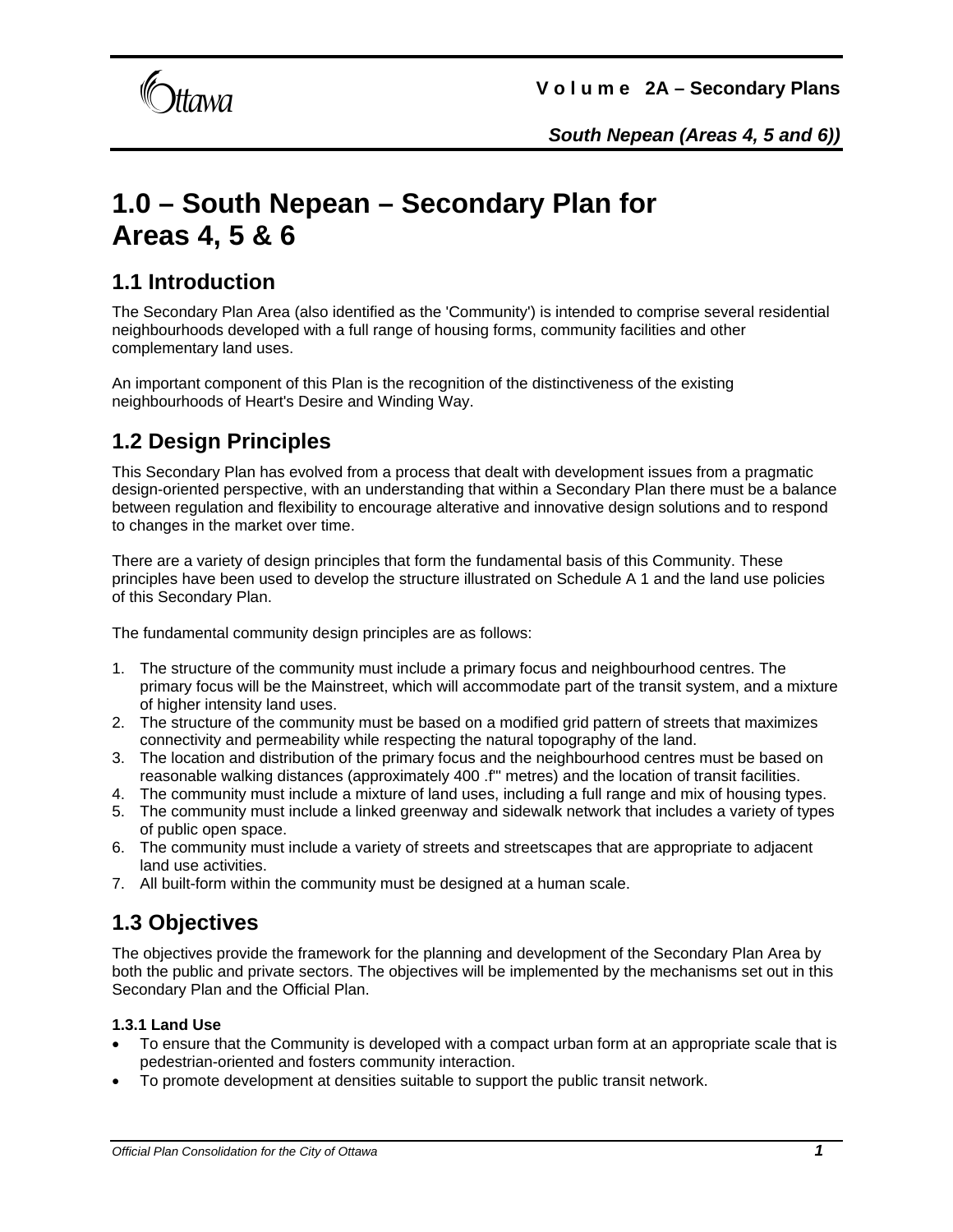

## *South Nepean (Areas 4, 5 and 6))*

- To create a sense of identity and continuity through design and architectural treatments that residents and visitors can recognize as characteristic of the community.
- To ensure the provision of a full range of community services and facilities to cater to the residents of the individual neighbourhoods as well as the entire community.
- To ensure opportunities to live and work in proximity, and to recognize the employment opportunities available both within the Secondary Plan Area and in adjacent areas. most particularly the South Nepean Activity Centre.
- To encourage energy conservation through community and site planning and urban design.
- To conserve the built heritage including buildings and structures, and existing neighbourhoods in accordance with the Heritage Policies in Ottawa Official Plan Section 4.6.

#### **1.3.2 Residential Development**

- To create a residential community with a safe. healthy and functional environment that can accommodate approximately 20,500 people (based on about 7,300 dwelling units).
- To ensure that opportunities for a full range and mix of low medium and high density housing for TT1s are provided within the community.
- To ensure all new residential development meets Provincial and Municipal policies regarding the provision of affordable housing.

#### **1.3.3 Employment Opportunities**

• To create a business park and commercial environment that is compatible with surrounding land uses. To ensure that a full range and mix of employment opportunities are provided within the community.

#### **1.3.4 Open Space/Environmental Features**

- To establish a network of connected open space accessible to all residents with natural and cultural features integrated into open space areas and providing a strong link to the open space associated with the Jock and Rideau Rivers.
- To create open spaces with a clear function and relationship to the Community .
- To ensure the preservation and enhancement of significant environmental features, including the Rideau River valley, the Jock River valley, the valleylands associated with Barrhaven Creek, the Nepean Woods and the Cedar Woods.

#### **1.3.5 Transportation**

- To develop a land use pattern and transportation system that supports vehicular traffic, transit, cyclists and pedestrians.
- To achieve a street network that is laid out in a modified grid pattern that maximizes connectivity and permeability so that there are alternate vehicular and pedestrian routes to most destinations.
- To design streets at a pedestrian scale, that are attractive public spaces while still serving vehicular traffic functions.
- To ensure that all new development is designed to facilitate efficient and effective public transportation operations.

#### **1.3.6 Services**

- To ensure that all new development occurs on the basis of full urban water and sanitary sewer facilities. (This shall not preclude appropriate infill development on the basis of private services within the areas designated. Private Service Residential on Schedule A 1.)
- To ensure that new development does not adversely affect the potable water supply utilized by the existing residents of the Heart's Desire and Winding Way neighbourhoods.
- To design and implement a stormwater management system that is integrated with the open space system and which mitigates impacts on the natural environment.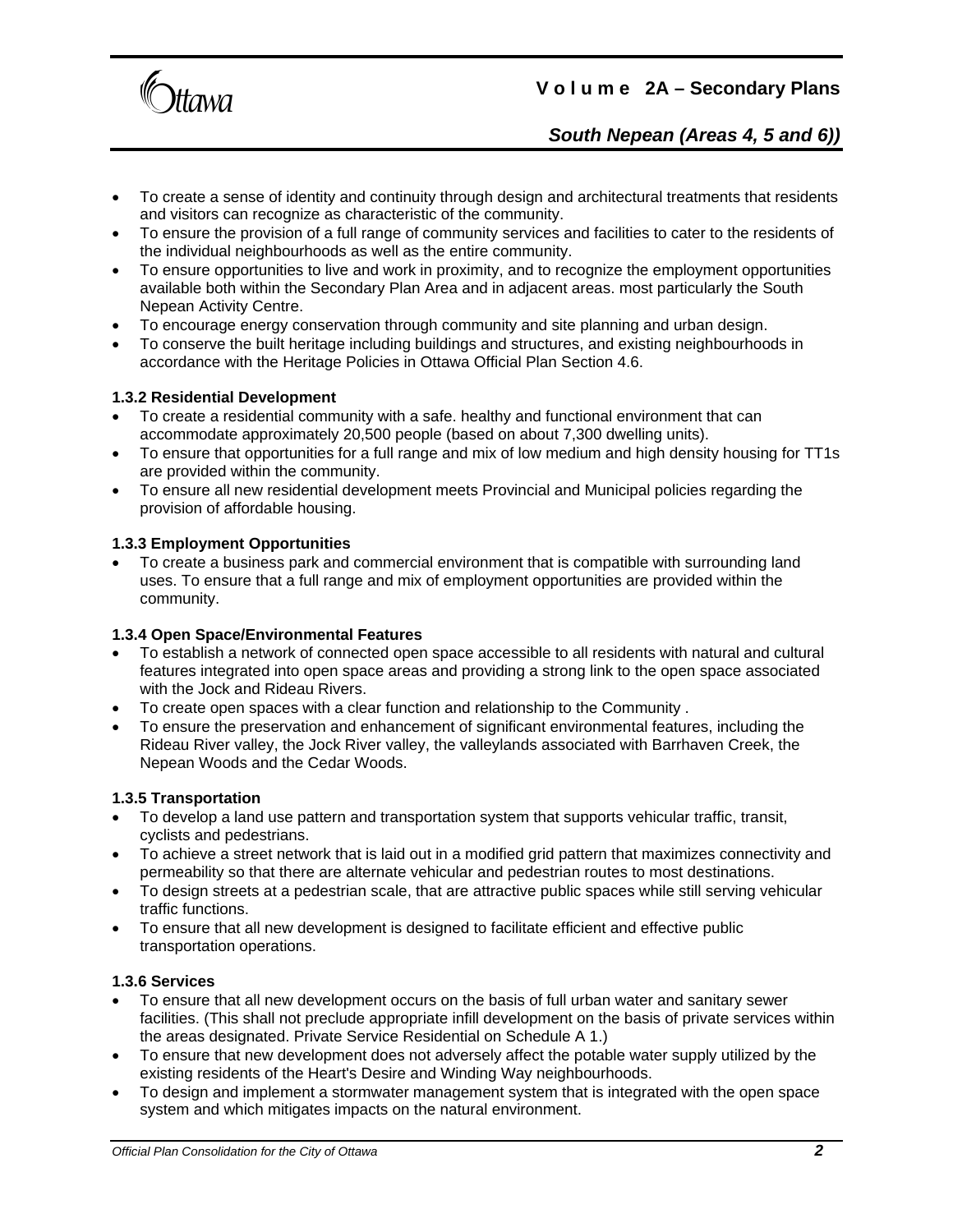

• To ensure that the necessary infrastructure and services are in place to facilitate the timely and orderly development of the community.

#### **1.3.7 Finance**

- To ensure that the costs of the services and facilities required to permit and support the development of the community are financed in accordance with:
	- o the ability of the municipality and landowners to pay;
	- o the provisions of the Development Charges Act and;
	- o the Development Charges by-laws adopted by the City.

# **1.4 Community Development Concept**

The community is focused on a 'Main street" that includes a broad mix of higher intensity land uses and the primary transit facilities. The community has residential neighbourhoods, employment opportunities and a connected open space system that integrates natural features, stormwater management facilities, parks and schools.

The design and construction of new housing throughout the various neighbourhoods and along the 'Mainstreet' should integrate a variety of housing forms, avoid the visual dominance of the garages along street frontages and encourage the use of front yards and architectural treatments to facilitate social interaction on the street and security within the community.

Pedestrian comfort and amenity are to be addressed through the provision of tree-lined streets and an integrated network of open space areas. The goal of a 5-minute walk (approximately 400 metres) to neighbourhood and convenience commercial services. recreational facilities, schools and transit stops will be encouraged in the layout and design of all new residential and employment generating development.

The community development concept will be implemented through plans of subdivision, implementing zoning by-laws, development agreements and/or site plan control mechanisms in conformity with the policies of this Secondary Plan. It is expected that the development concept will result in a diverse, efficient and environmentally sensitive component of South Nepean's urban structure. The following describes the key elements that contribute to the design concept of the community .

#### **1.4.1 The 'Mainstreet'**

- The identified 'Mainstreet' is the focus of transit within the community.
- As many residents of the community as possible will live within as-minute walk (approximately 400 metres) of 'Main street'.
- To provide support for transit facilities. 'Mainstreet' is intended to incorporate a broad mix of uses and be the focus for higher density house forms, community level commercial uses, institutional uses and a Village Square.
- The built-form adjacent to 'Mainstreet' is to be characterized by buildings that directly address the streetscape to promote pedestrian comfort and may include reduced building setbacks, wider sidewalks and landscaped medians.
- Full movement intersections will be provided along "Mainstreet" at approximately 400 metre intervals.

#### **1.4.2 The Greenway Network**

- The greenway network is comprised of natural areas and environmental features, village squares, neighbourhood parks, pocket parks, open space linkages, sidewalks, schools and stormwater management facilities.
- The greenway network is one of the primary elements of the structure of the community and will link the various land use components identified on Schedule A 1.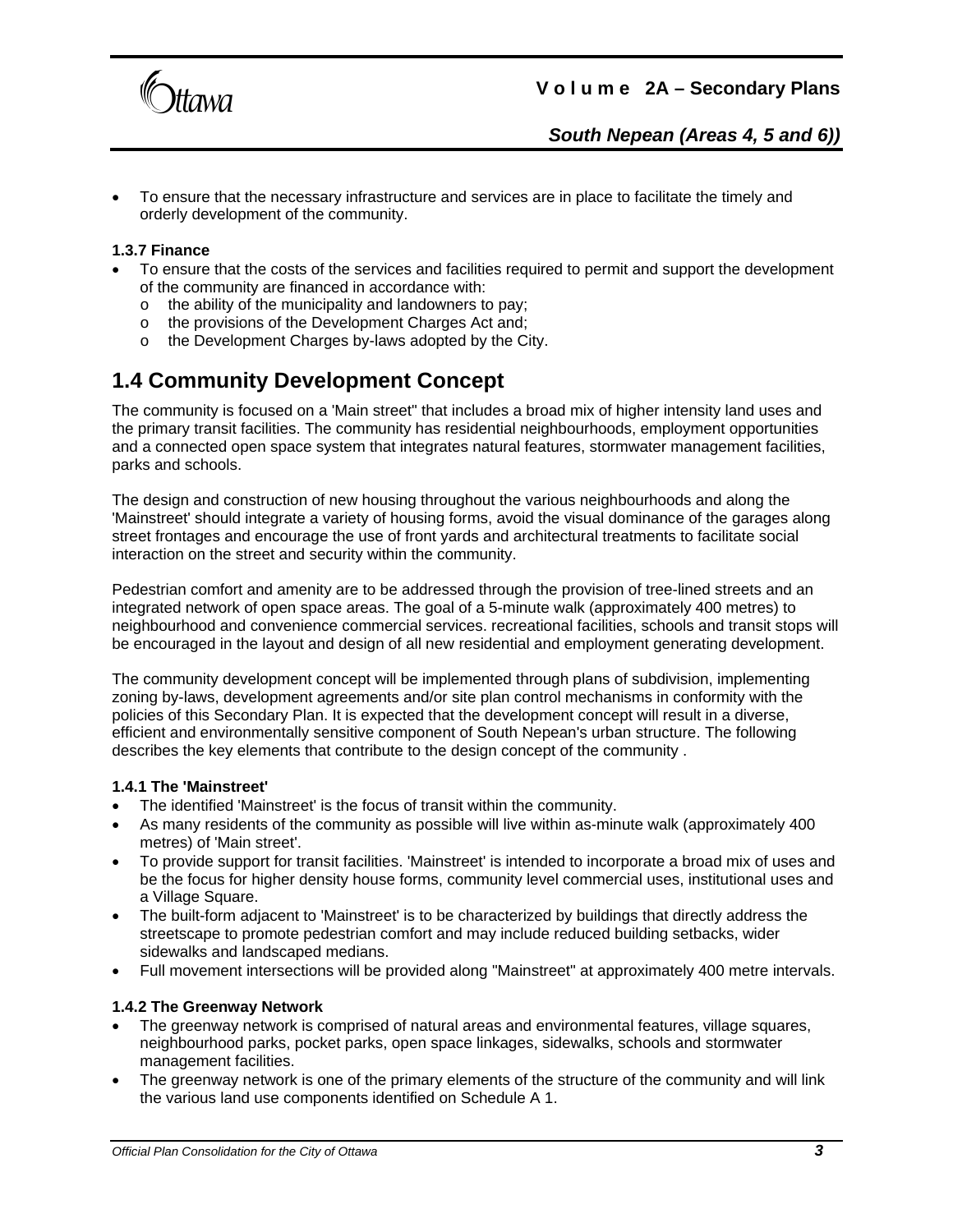

## *South Nepean (Areas 4, 5 and 6))*

• The greenway network will provide opportunities for a wide range of passive and active recreational activities.

#### **1.4.3 The Street Pattern**

- The street network is based on an interconnected and permeable modified grid pattern rather than the traditional hierarchical and discontinuous road system typically found in suburban development.
- Strandherd Drive is to carry through traffic and will have a reverse frontage condition (or other design approach acceptable to the City) for most of its length, except within the area designated Business Park direct frontage will be encouraged but vehicular access will be directed to local roads/lanes internal to the neighbourhood as a first priority, otherwise access will be limited to right-in and rightout with no median breaks.
- Minimum rights-of-way will be promoted where appropriate, for all street types within the Secondary Plan Area to increase buildable land area and help establish appropriate building front to building front relationships.
- The use of Bren Maur Road as a preferred route to the Activity Centre and Ottawa Road 73 will be minimized by providing alternative and more direct routes.

#### **1.4.4 Residential Neighbourhoods**

- Each neighbourhood is focused on a neighbourhood park or a neighbourhood park/school complex and provides the potential for neighbourhood level shopping areas.
- Each residential neighbourhood is expected to accommodate an integrated range of housing types and densities, to be generally distributed as follows:
	- o areas intended to accommodate higher density residential uses and a road mix of commercial uses and community facilities are located immediately adjacent to 'Mainstreet and at key Intersections;
	- $\circ$  a mixture of lower and medium density residential uses are generally located within a 2 to 3 minute walk (about 200 metres) of , Main street' and/or adjacent to the neighbourhood focus; and,
	- o lower density forms of housing are expected to be generally located beyond 200metres from 'Mainstreet' and/or adjacent to existing development.

#### **1.4.5 The Employment District**

- The community includes an employment district that will enhance the balance of jobs and housing within the Secondary Plan Area;
- The employment district includes the Business Park designation and Mainstreet. It will be compatible with surrounding land uses (both existing and proposed) and will be similar in quality and design to the other successful employment districts within the City of Ottawa.
- The design of the employment district will capitalize on its location adjacent to the arterial road and transit network.

# **2.0 Land Use Designations**

#### **2.0.1 Schedule A 1 - Land Use**

The land use designations are identified on Schedule A 1. They are intended to show general areas of land use in accordance with the provisions of the text. The boundaries are not be scaled or strictly interpreted and may vary without amendment to this plan, provided that the general intent and policies of the plan are upheld.

The land use designations that apply within the Amendment include:

- Business Park:
- Mixed Use: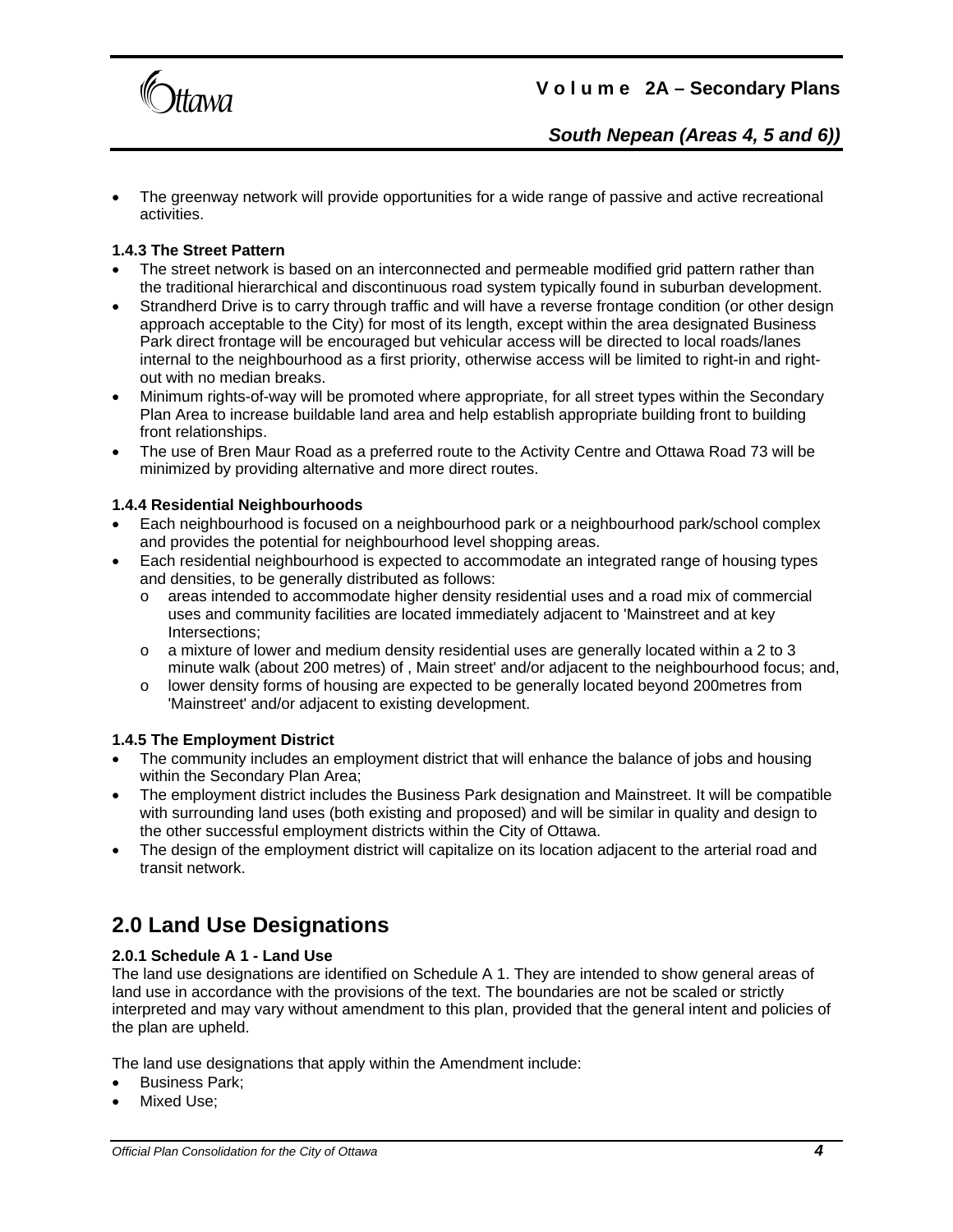

- Mixed Density Residential;
- Low Density Residential;
- Transition Residential;
- Private Service Residential;
- Institutional;
- Schools;
- Greenway; and
- Environmental Protection

The location of these designations throughout the community is shown on, and established by. Schedule A 1.

#### **2.0.2 Schedule B1 - Development Targets**

Residential unit targets are identified for planning sub areas on Schedule B 1. These targets are approximate and are intended only to promote an appropriate distribution of residential units in relation to the provision of services and open space. Variation is permitted provided that the general intent and policies of the plan are upheld. Continual monitoring of these targets will be necessary to ensure that the additional services required to support the urban design principles are offset by the increased assessment growth projected.

It is intended that these generalized unit targets can be used to monitor the objective of achieving approximately 7,300 dwelling units in the Secondary Plan Area.

# **2.1 Business Park**

#### **2.1.1 Permitted Uses**

Permitted uses within the 'Business Park' designation may amongst other suitable uses acceptable to the City, include the following:

- offices, including ancillary retail and service uses and restaurants, where internally integrated as a component of an office building and clearly intended for the use of local businesses and employees;
- hotels, convention centres, and banquet halls including ancillary retail and service uses and restaurants, entertainment uses and night clubs where internally integrated as a component of a hotel, as customarily provided to cater to the needs of hotel patrons;
- institutional uses including government services, research and training facilities and including ancillary retail and service uses and restaurants, where internally integrated as a component of an institutional building and clearly intended for the use of local businesses and employees;
- sports, health and fitness recreational uses including ancillary retail and service uses and restaurants, where internally integrated as a component of the health/recreational building and clearly intended for the use of local businesses and employees;
- banks and financial institutions;
- gas bars and automobile rental establishments;
- private and commercial schools; and
- community facilities such as pocket parks and open space linkages. day care centres and places of worship.

#### **2.1.2 Policies**

The 'Business Park' designation applies to office developments characterized by high design standards including corporate head offices and research facilities. The visual attractiveness and consistent image of such areas is of prime importance. Retail and service commercial activities will be strictly controlled through implementing zoning by-laws and site plan control. The maximum height of any building shall be 6 storeys.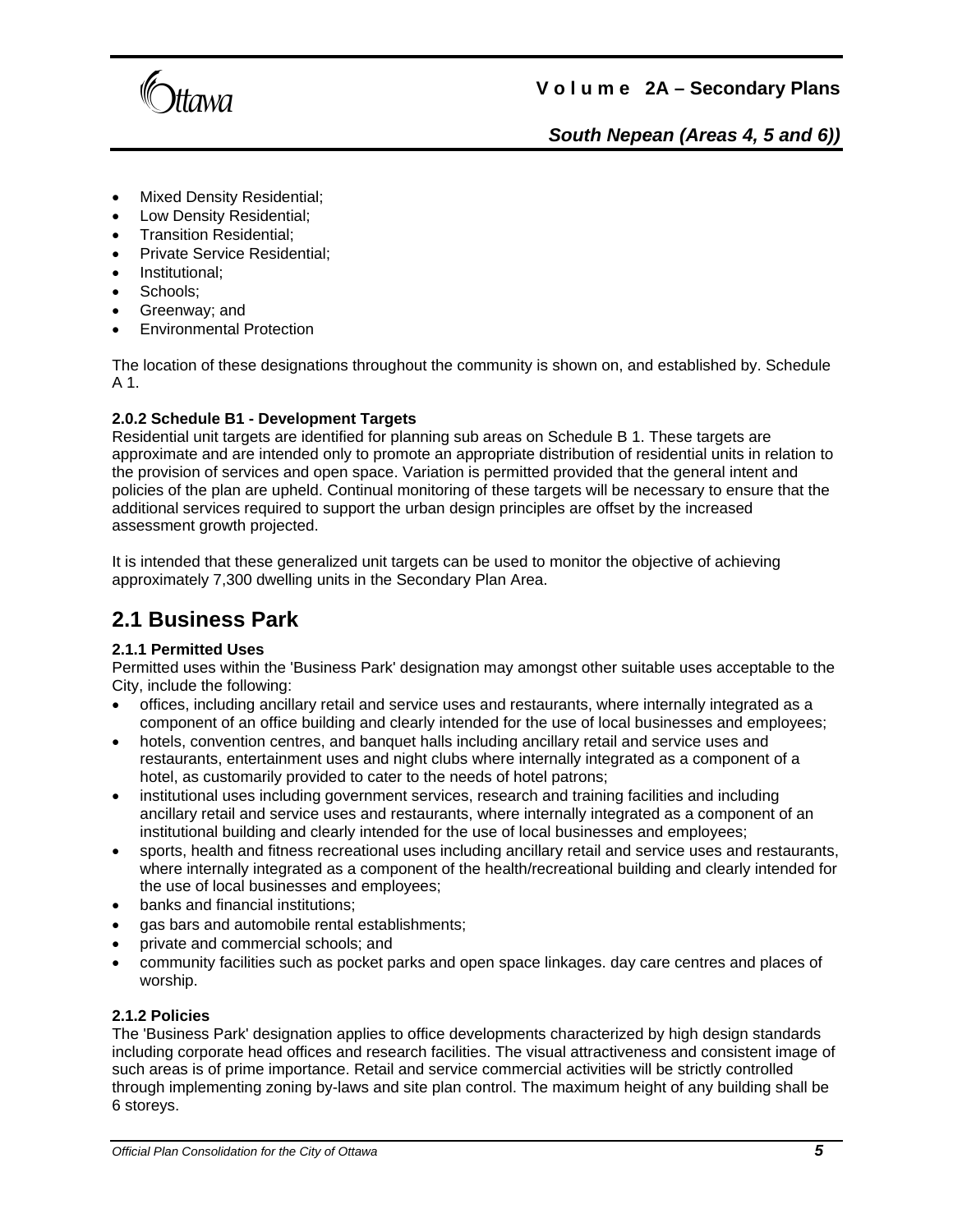

## *South Nepean (Areas 4, 5 and 6))*

Gas bars and automobile rental establishments shall only be permitted on sites located at the intersection of an Arterial Road and a Collector road as identified on Schedule A 1. A maximum site size and restrictions on the range of permitted ancillary uses shall be identified in the implementing zoning by-law.

All development within the 'Business Park' designation will be subject to Site Plan Control.

#### **2.13 Special Policy Area- 3311 Woodroffe Avenue**

Notwithstanding the provisions to the contrary of Subsection 2.1.1, for the lands designated as Special Policy Area only, retail and commercial uses can be provided which are not wholly integrated within an office building and which are intended to serve more than just the local business and employees. The floor space devoted to retail and commercial uses shall not exceed 1560 sq. m such that it represents less than 49% of the GFA of the floor space in the Special Policy Area. [Amendment #100, April 25, 2012]

## **2.2 Mixed Use**

#### **2.2.1 Permitted Uses**

The 'Mixed Use' designation is intended to permit medium and high density residential development, in combination with a broad range of community facilities, schools and services, community level retail and office related development. Community level commercial and services uses shall be encouraged where possible. Since these uses generally follow after residential development, it will be important to consider longer term design and redevelopment potential in the early stages.

'Mixed Use' housing forms include street, block and stacked townhouses, duplexes, three-plexes. fourplexes and low-rise apartments. Single and semi- detached housing forms are not permitted within areas designated' 'Mixed Use'. Implementing zoning regulations shall provide sufficient flexibility to allow for the full range of residential uses permitted by this designation.

Within areas designated 'Mixed Use', a broad range of forms of assisted and special needs housing such as nursing homes and homes for the aged may be permitted.

Uses compatible with, complementary to and serving the residential use of the land, such as home occupations, pocket parks, open space linkages. libraries, places of worship and day care centres may be permitted within the 'Mixed Use' designation.

Community level commercial uses may be permitted within areas designated 'Mixed Use'. Community level commercial uses include:

- retail stores and other commercial uses including food stores. restaurants. service commercial and personal service uses;
- financial institutions and services;
- business, professional and medical offices; and
- entertainment and recreational uses.

#### **2.2.2 Policies**

In areas designated 'Mixed Use' permitted ground or non-ground related residential building forms shall achieve minimum density of 26 units per net hectare.

No building within the 'Mixed Use' designation shall exceed a Floor Area Ratio of 2. The maximum building height is 4 storeys.

It is the long term intent of this Plan that the permitted community level commercial uses will be developed on the ground floor of predominantly residential buildings. Office uses may also be permitted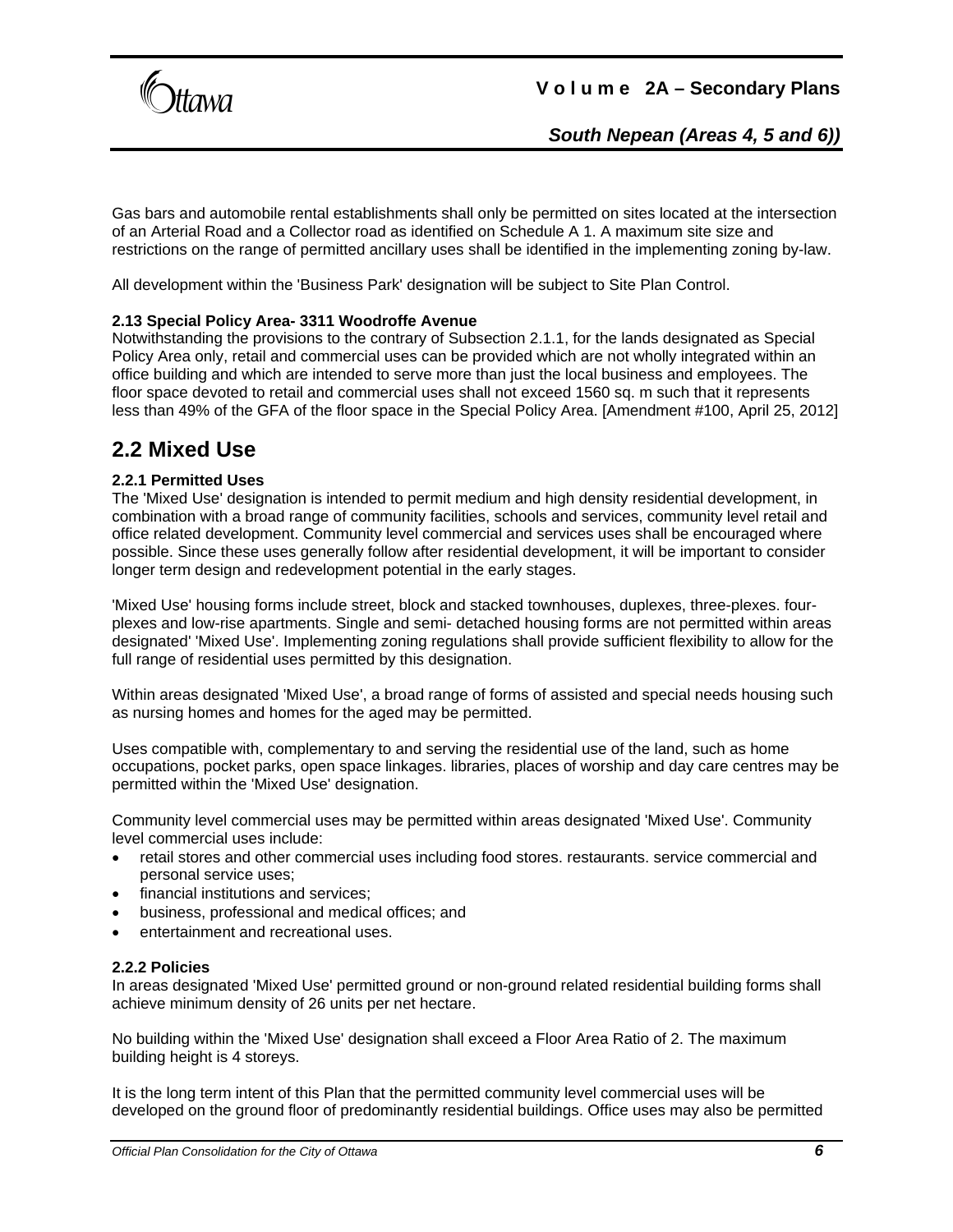

### *South Nepean (Areas 4, 5 and 6))*

above the ground floor. It is also recognized that this form of development will be phased or staged to accommodate future commercial development and redevelopment. In the Interim, single storey commercial developments may be considered.

Community level commercial facilities will be located with direct frontage on the 'Mainstreet'.. Each lot shall be permitted one building which shall not exceed 6,500 square metres of non-residential Gross Floor Area.

All development within the 'Mixed Use' designation will be subject to Site Plan Control.

## **2.3 Mixed Density Residential**

#### **2.3.1 Permitted Uses**

In areas designated 'Mixed Density Residential', housing forms may include street, block and stacked townhouses, semi-detached, single-detached, duplexes, three-plexes, four-plexes and low rise apartments Accessory apartments and garden suites may also be permitted.

Within 'Mixed Density Residential' areas, a broad range of forms of assisted and special needs housing such as group homes, nursing homes and homes for the aged may be permitted.

Uses compatible with, complementary to and serving the primary residential use of the land. such as home occupations, pocket parks, open space linkages, places of worship and day care centres may be permitted within the 'Mixed Density Residential' designation.

Neighbourhood level commercial centres may be permitted within the 'Mixed Density Residential' designation, as follows:

- retail uses including convenience stores, service commercial and personal service uses;
- financial institutions and services; and.
- business, professional and medical offices.

#### **2.3.2 Policies**

Residential development within areas designated 'Mixed Density Residential" may be permitted with a minimum density of 20 units per net hectare Approximately 50 percent of the housing within the 'Mixed Density Residential" designation shall be single-detached and semi-detached dwelling units.

The plans of subdivision and implementing zoning by-laws shall ensure that the higher density house forms, including street, block and stacked townhouses, three-plexes and four-plexes will be located in proximity to Arterial and Collector Roads, transit routes and/or community facilities including schools and parks. Implementing zoning regulations shall provide sufficient flexibility to allow for the full range of residential uses permitted by this designation.

The creation of an accessory apartment as a second dwelling unit within all single and semi-detached dwellings may be permitted subject to the provisions of the implementing zoning by-law.

The development of a garden suite on all lots containing a single-detached dwelling may be permitted through a rezoning. Development of a garden suite shall not be included in the density calculations and shall be subject to the following criteria;

- the lot size and layout can accommodate the garden suite without unreasonable loss of private outdoor amenity area;
- the garden suite is compatible with adjacent properties in terms of aesthetics, . privacy, sunshadowing, noise and/or other impacts;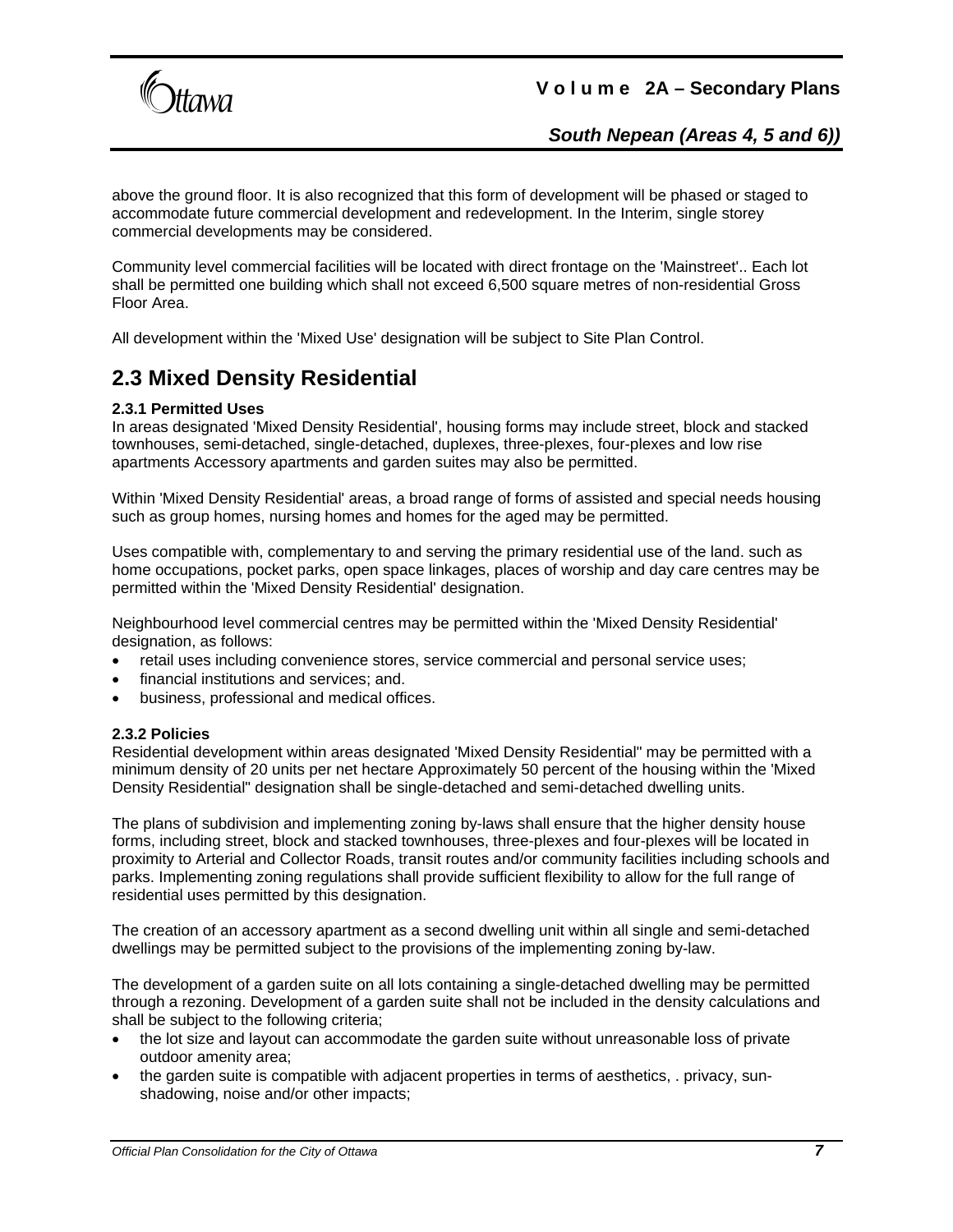

### *South Nepean (Areas 4, 5 and 6))*

• municipal services to accommodate the garden suite are adequate; and sufficient on-site parking is available.

Places of worship and day care centres may be permitted, provided they:

- are compatible with adjacent properties in terms of scale, aesthetics, privacy, t.'; sun-shadowing, noise and/or other impacts; and,
- are located adjacent to the intersection of two public roads.

Neighbourhood level commercial facilities may only be permitted within the 'Mixed Density Residential' designation if it has the following characteristics:

- a maximum non-residential Gross Floor Area of 1,500 square metres,
- maintains the residential character of the area, and
- is located adjacent to the intersection of two public roads.

All development within areas designated "Mixed Use" and "Mixed Density Residential" designations, excluding single detached and semi-detached dwelling units, and "Business Park"; shall be subject to site plan control.

# **2.4 Low Density Residential**

#### **2.4.1 Permitted Uses**

'Low Density Residential' housing forms may include single-detached and semi- detached units.

Accessory apartments and garden suites may also be permitted.

Within 'Low Density Residential' areas, a broad range of forms of assisted and special needs housing such as group homes, nursing homes and homes for the aged may be permitted. Uses compatible with, complementary to and serving the primary residential use of the land, such as home occupations, pocket parks, open space linkages, places of worship and daycare centres may be permitted within the 'Low Density Residential' designation.

#### **2.4.2 Policies**

In areas designated for 'Low Density Residential' uses, housing units may be permitted up to a maximum density of 30 units per net hectare.

Implementing zoning regulations shall include a full range of lot sizes for the development of the residential uses permitted by this designation.

The creation of an accessory apartment as a second dwelling unit within all single and semi-detached dwellings may be permitted subject to the provision of the implementing zoning by-law.

The development of a garden suite on all lots containing a single-detached dwelling may be permitted through a rezoning. Development of a garden suite shall be subject to the following criteria;

- the lot size and layout can accommodate the garden suite without unreasonable loss of private outdoor amenity area;
- the garden suite is compatible with adjacent properties in terms of aesthetics, privacy, sunshadowing, noise and/or other impacts;
- municipal services to accommodate the garden suite are adequate; and
- sufficient on-site parking is available.

Places of worship and daycare centres may be permitted, provided they: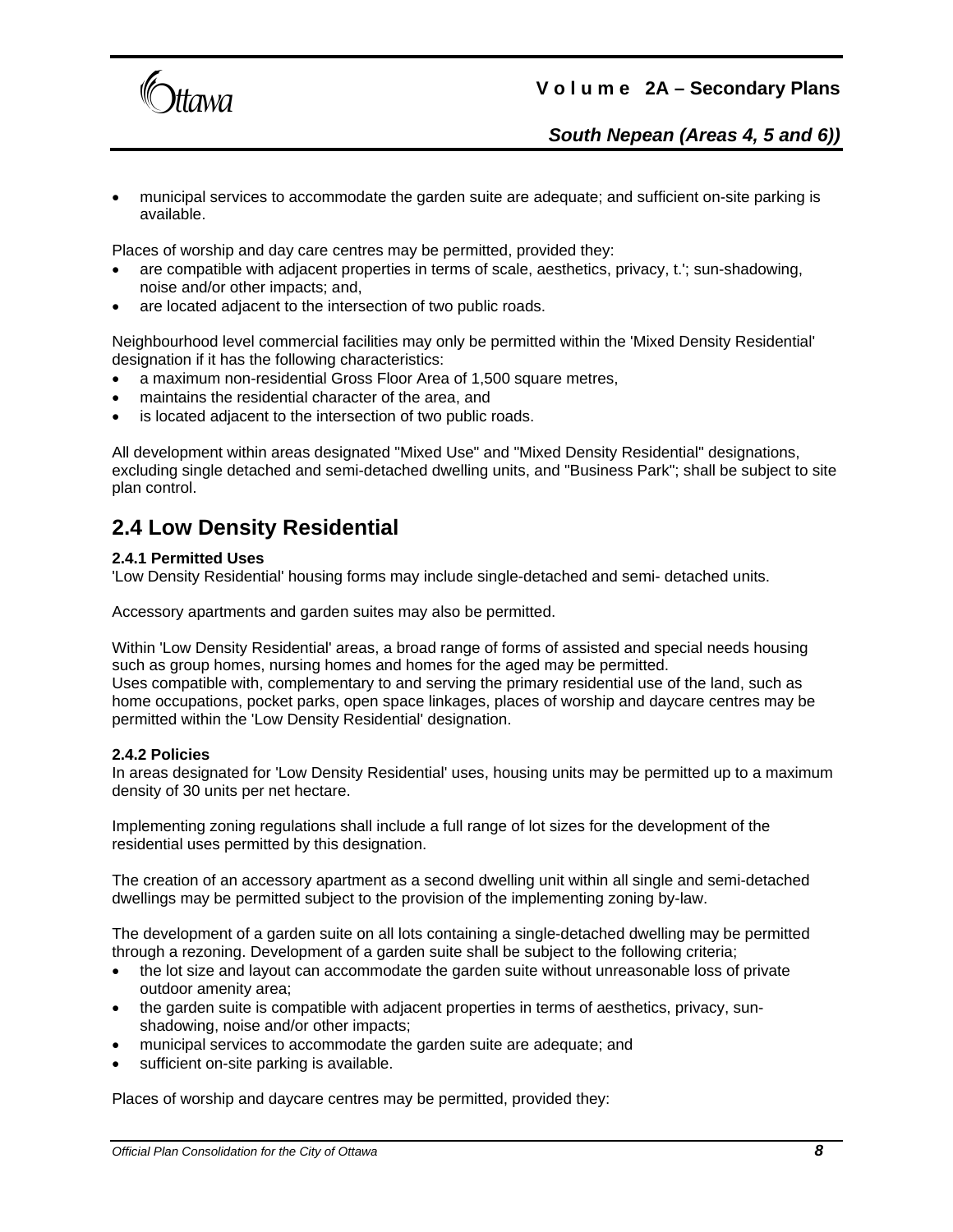

- are compatible with adjacent properties in terms of scale aesthetics, privacy, sun-shadowing, noise and/or other impacts; and,
- are located adjacent to the intersection of two public roads.

All non-residential development permitted within the 'Low Density Residential' designation will be subject to site plan control. The creation of an accessory apartment or a garden suite may also be subject to site plan control.

# **2.5 Transition Residential**

#### **2.5.1 Permitted Uses**

'Transition Residential' housing forms may include only single-detached units.

Within areas designated 'Transition Residential' uses compatible with, complementary to and serving the primary residential use of the land, such as, home occupations, pocket parks and open space linkages are permitted.

Accessory apartments and garden suites shall not be permitted within the Transition Residential' designation.

#### **2.5.2 Policies**

It is the intent of the 'Transition Residential' designation to buffer the existing Heart's Desire and Winding Way neighbourhoods with compatible low density residential development.

Lands designated 'Transition Residential' that do not immediately abut lands designated 'Private Service Residential' or the Winding Way right-of-way may be developed with single-detached housing units, up to a maximum density of 20 units per net hectare. The areas not immediately abutting lands designated 'Private Service Residential' or the Winding Way right-of-way shall include a variety of lot sizes.

The lots in the lands designated "Transitional Residential" that immediately abut the Winding Way rightof-way shall have a frontage of 19.8 metres and no dwelling unit shall back onto Winding Way. A limited number of lots flanking Winding Way may be permitted subject to design review by the City at the time of subdivision approval.

The lots immediately abutting lands designated 'Private Service Residential' (applies to those lands immediately abutting the Heart's Desire neighbourhood) shall have a frontage of at least 15 metres and a depth of at least 40.0 metres.

The implementing zoning by-law shall establish a landscaped buffer strip of a width of at least 10.0 metres from the rear lot line on all lots immediately abutting and backing onto lands designated 'Private Service Residential'. Site plan control may be used to define the nature of the landscaped buffer.

## **2.6 Private Service Residential**

#### **2.6.1 Permitted Uses**

Private Service Residential' housing forms may include only single-detached units.

Accessory apartments and/or garden suites shall not be permitted within the 'Private Service Residential' designation.

#### **2.6.2 Policies**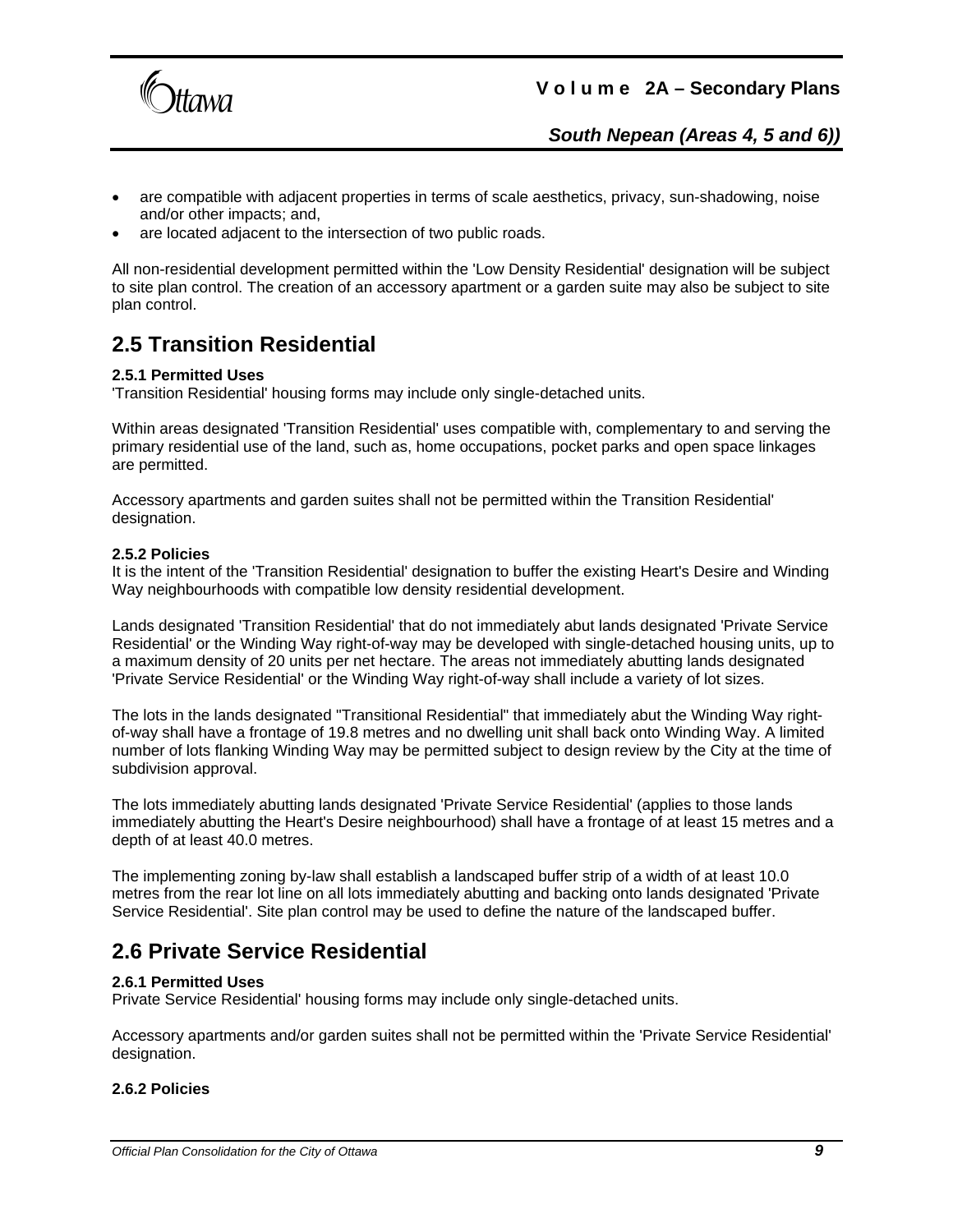

## *South Nepean (Areas 4, 5 and 6))*

It is the intent of the 'Private Service Residential' designation to recognize and protect the existing Heart's Desire and Winding Way neighbourhoods.

In areas designated for 'Private Service Residential' uses, individual lots must be at least 1,200 square metres in size, or of a size suitable for the establishment of appropriate water supply and sewage treatment facilities, whichever is greater. Lot frontage shall be at least 19 metres.

Notwithstanding the requirement that all new development within the Secondary Plan Area be on the basis of full urban services, lands designated 'Private Service Residential' may include only singledetached residential units on individual wells and septic systems. Implementing zoning regulations shall provide sufficient control to ensure that redevelopment and/or until development is compatible with surrounding homes in terms of lot area, lot coverage and height.

All existing lots shall be permitted to connect to available municipal services without the need for an amendment to this Secondary Plan, provided that no new lots are created and the existing development or development potential of the lot is not intensified.

An amendment to this Secondary Plan shall be required prior to any new development proposal and/or lot creation based on the provision of municipal water and/or sewer services within the area designated 'Private Service Residential'. The purpose of the amendment will be to examine the impacts of municipally serviced development on existing privately serviced development . within the neighbourhoods of Heart's Desire and Winding Way.

Any lands designated 'Private Service Residential' that are within the established 100 year flood plain of any watercourse shall be subject to the policies of Ottawa Official Plan Section 4.8.

## **2.7 Institutional**

#### **2.7.1 Policies**

The 'Institutional' designation applies to the lands associated with the existing Carleton Lodge Senior Citizen's Home.

## **2.8 Schools**

#### **2.8.1 Permitted Uses**

School sites are shown conceptually by symbol on Schedule A 1. Additional sites may be required. If necessary, these additional sites shall be identified and acquired through the subdivision process, and shall not require further amendment to this Plan.

#### **2.8.2 Policies**

Where possible, school sites will be located adjacent to a Neighbourhood Park in order to promote a more efficient use of open space and shared facilities and to form a neighbourhood focus.

Individual school sites may differ significantly in their requirements for land area. The City shall promote the use of appropriate design of sites to encourage the efficient use of land. Where practicable, two or more storey structures will be encouraged.

Design details and actual lot configurations for school sites shall be determined during the consideration of development applications.

Should any of the identified school sites not be required for the development of a - school facility, the 'Mixed Use' designation shall apply where the site directly abuts the identified 'Mainstreet' up to a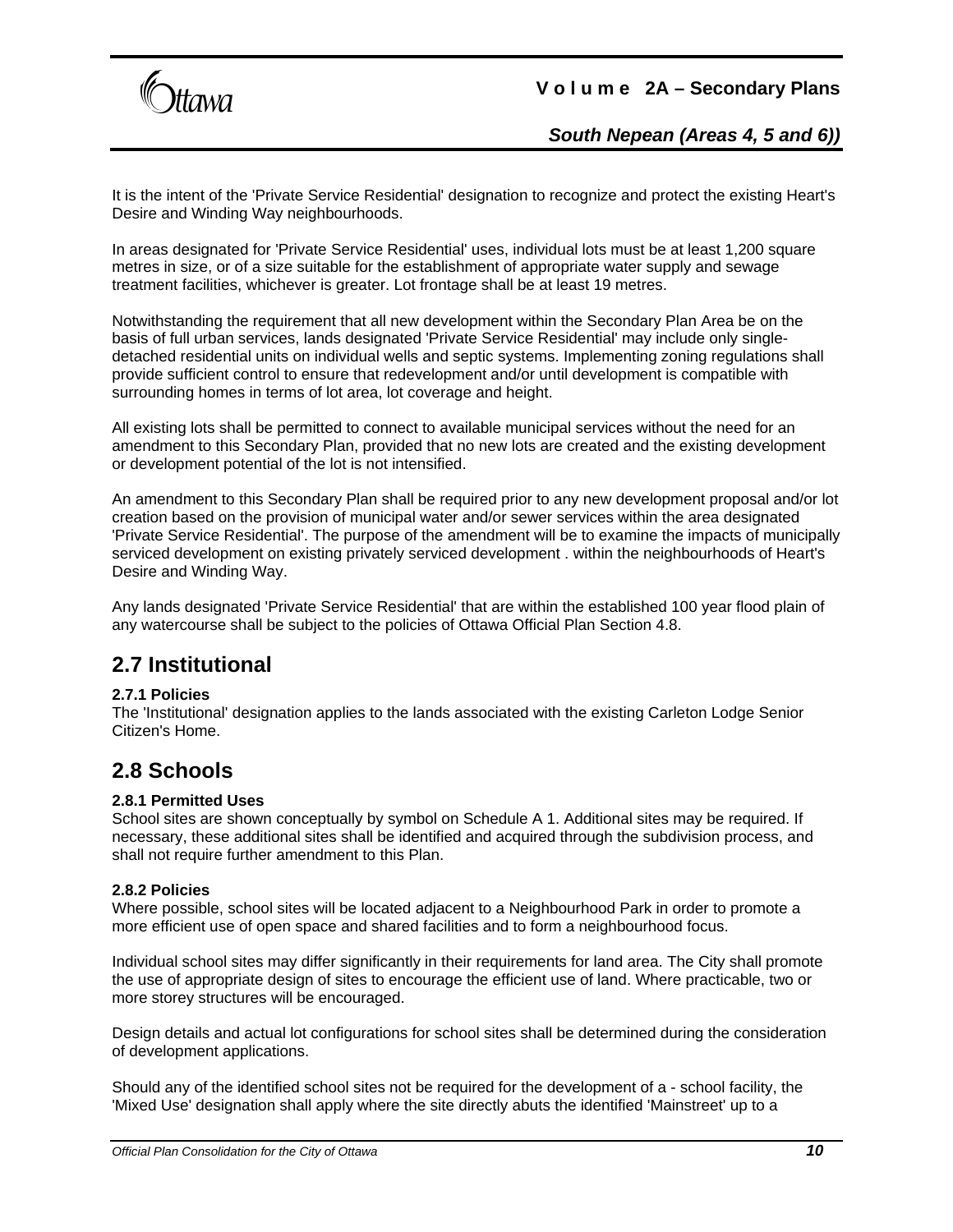

### *South Nepean (Areas 4, 5 and 6))*

maximum depth of 50 metres, without the need for an amendment to this Plan. The 'Mixed Density Residential' designation shall apply on lands not directly abutting the identified 'Main street', without the need for an amendment to this Plan.

### **2.9 Greenway**

#### **2.9.1 Permitted Uses**

The 'Greenway' designation includes neighbourhood parks, village squares, pocket parks and open space linkages. Stormwater management facilities may also be permitted within the 'Greenway' designation.

#### **2.9.2 Policies**

The intent of the 'Greenway' designation is to establish the public parkland components of an identifiable and continuous open space network through the community that provides a framework for development. The open space network is intended to integrate. wherever possible. environmental features and stormwater management facilities with parks to provide opportunities for active and passive recreation. This open space network is to be complemented, where possible, by a public waterfront pathway along both the Jock and Rideau Rivers. It is Council's intention to acquire these lands primarily through the development approval process and to avoid the need to acquire or cross lands which are currently developed and used for residential purposes.

Neighbourhood parks are shown symbolically on Schedule A 1 and are moderate in size. between 3 and 5 hectares. They are expected to provide a mix of active and passive recreational activities and may incorporate a community centre. Neighbourhood parks are to be located adjacent to schools, natural areas and/or environmental features. Neighbourhood parks must have significant frontage on a public road.

Two village squares are shown symbolically on Schedule A 1 and are expected to provide important community focal points. The village squares should be between 4 and 1 hectare in size and are expected to provide facilities, for primarily passive recreational activities.

Pocket parks. which are not specifically identified on Schedule A 1 are intended to provide subneighbourhood focal points. As such, they should be centrally located within large blocks of residential development. Pocket parks should be between .3 and 1 hectare in size and are expected to provide facilities for primarily passive recreational activities.

Open space linkages, which are not specifically identified on Schedule A 1 are intended to provide greater connection among other park and greenway components.

Publicly owned parkland shall be provided at a standard of 1.2 hectares per one thousand persons. Of that standard, .8 hectares per thousand persons shall be provided in neighbourhood parks.

Lands for the village squares, pocket parks and open space linkages will be required at a standard of .4 hectares per one thousand persons. The actual size and shape of the village squares, the pocket parks and open space linkages shall be determined during the processing of development applications, subject to the following requirements:

- significant frontage on a public road is provided;
- the site is located to complement the overall open space network; and
- the site is accessible to residents from the surrounding neighbourhood.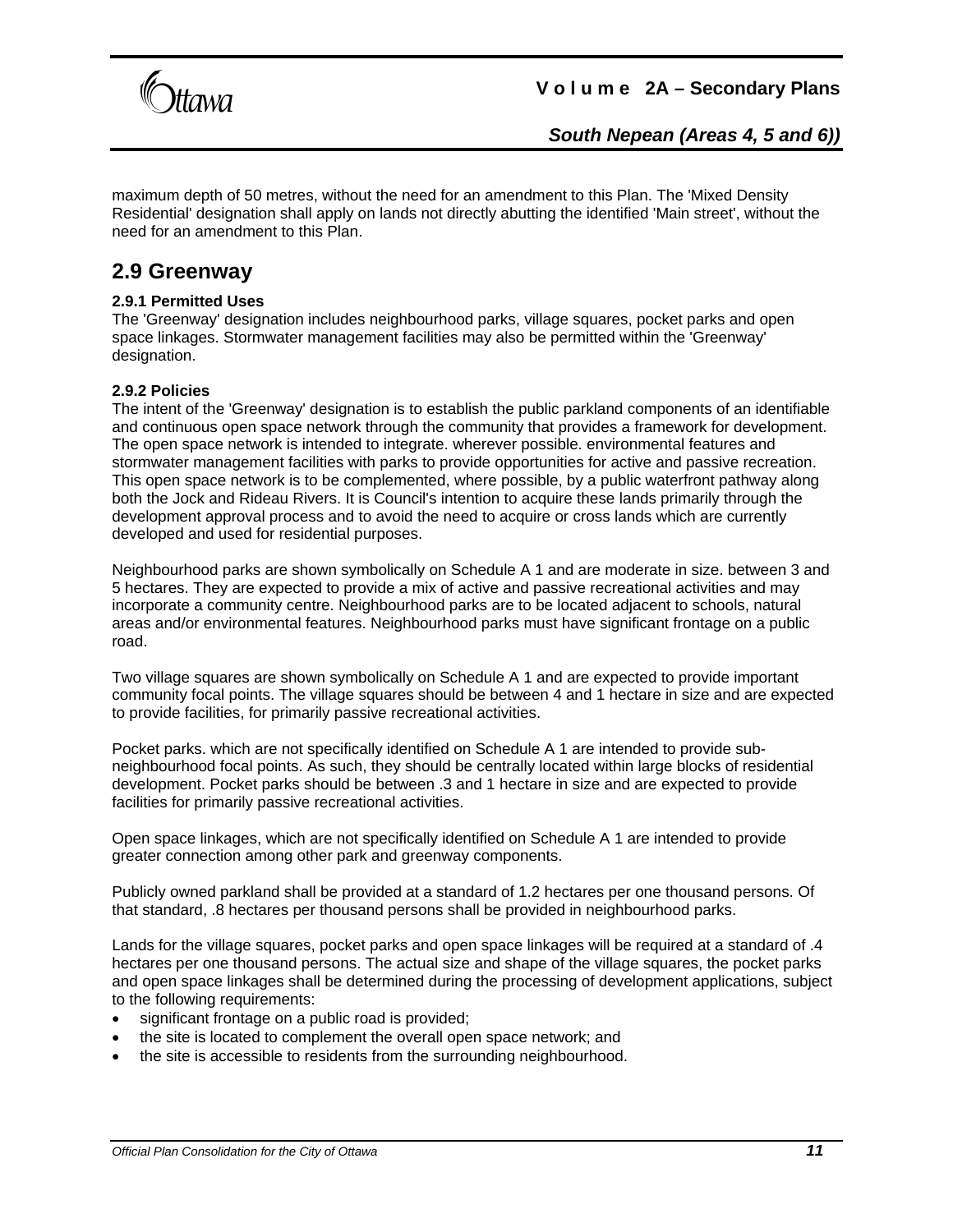

## *South Nepean (Areas 4, 5 and 6))*

Parkland may be acquired pursuant to the provisions of the Planning Act and by other available means. Lands required for stormwater management facilities that not suitable for public recreation purposes may not be accepted as part of the parkland dedication under the Planning Act.

Any lands designated 'Greenway' that are within the established 100 year flood plain of any watercourse shall be subject to the policies of Ottawa Official Plan Section 4.8.

## **2.10 Environmental Protection**

#### **2.10.1 Permitted Uses**

No development, except for a low impact trail network (subject to confirmation that a trail is suitable by the Environment Impact Statement), shall be permitted on lands designated 'Environmental Protection' within this Secondary Plan Area.

#### **2.10.2 Policies**

Prior to any lands being considered for development (not including the proposed Arterial Road) in or within 100 metres of any lands designated 'Environmental .Protection', an Environmental Impact Statement is to be undertaken by the proponent and approved by the City.

An Environmental Impact Statement will provide:

- a map identifying the location and extent of those lands affected by the development proposal in relation to elements of the identified natural feature;
- a biological description of the natural environment that might reasonably be expected to be affected, either directly or indirectly, by the proposed development;
- a description of the proposed development, including locations of existing and proposed streets and lots, and, where appropriate, structures and proposed site alteration;
- a description of alternative designs and/or methods of carrying out the proposed development;
- a description of the impacts to the environment that may reasonably be expected to result from the proposed development and the identified alternative designs and/or methods of carrying out the proposed development;
- a comparative evaluation of all the alternatives in terms of anticipated environmental impacts and other relative advantages and disadvantages, leading to the identification of a preferred alternative development proposal; and,
- a description of the actions that may be reasonably required to prevent, change, minimize or remedy impacts to the environment resulting from the implementation of the various alternatives, including the identification of opportunities for ecological restoration, enhancement and long term conservation of the natural feature.

Lands designated 'Environmental Protection' will not be accepted as part of the parkland dedication required under the Planning Act. Alternatively, a combination of public and private ownership arrangements will be considered subject to landowner agreements and/or other mechanisms that will ensure appropriate long-term management and stewardship of the feature.

# **3.0 Urban Design Policies**

## **3.1 Community Design Standards**

Design standards are a part of the comprehensive approach to community design that will result in appropriate development that will occur over a significant period of time. This Section provides an appropriate level of information to guide the developers, builders and the municipality to ensure that the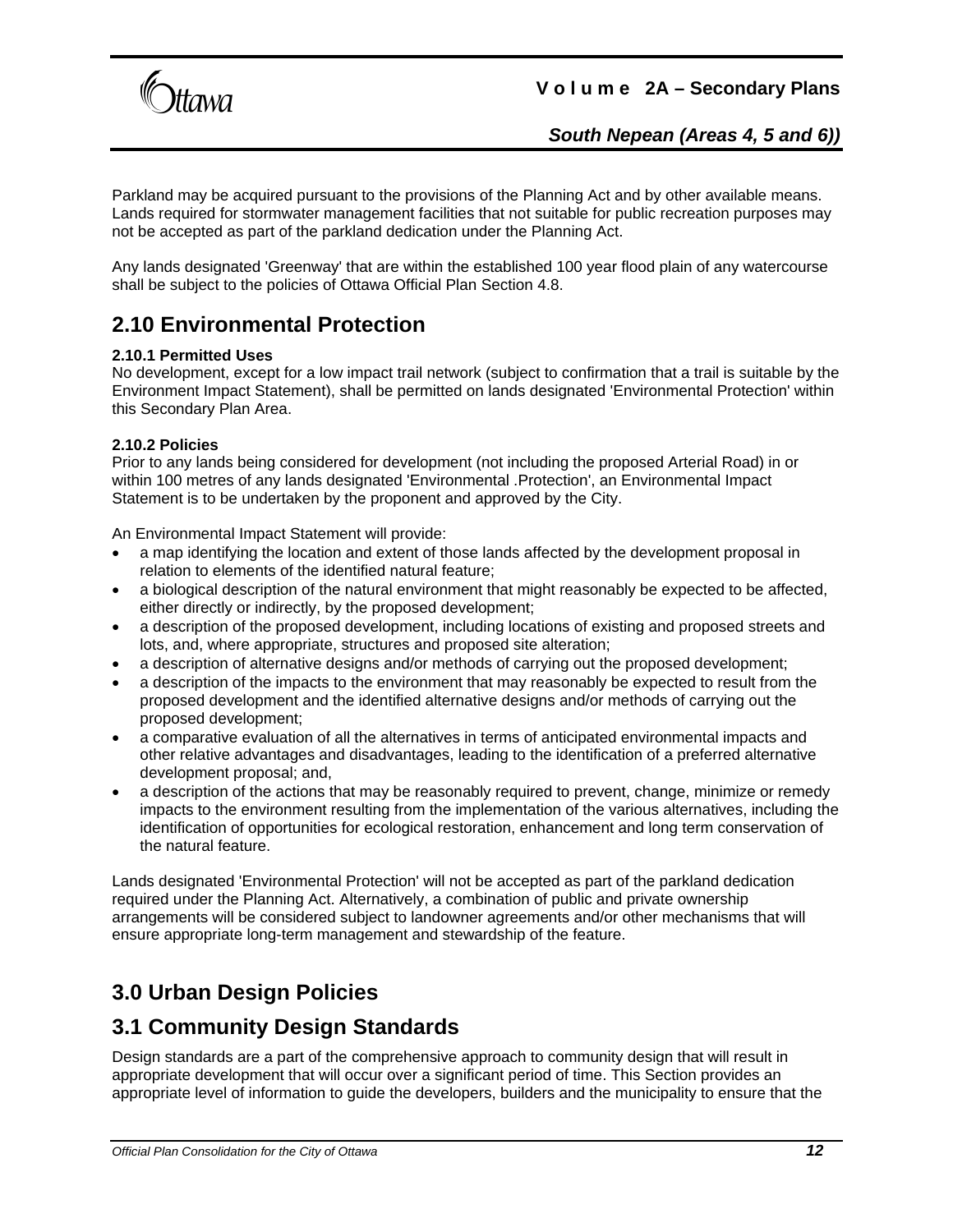

## *South Nepean (Areas 4, 5 and 6))*

community design concept promoted in this Secondary Plan can be adequately understood and ultimately implemented.

The purpose of these design standards is to ensure the achievement of municipal goals for the overall layout and character of this community. Further detail will be required through the preparation of plans of subdivision/condominium, implementing zoning by-laws, development agreements and site plan approvals. All of the numerical standards and ranges suggested in this Section should be considered as approximate. Deviations from these standards may be permitted without the need for an amendment to this Plan, provided the intent of the design standard is maintained.

The following standards are considered fundamental to the implementation of the design concept for this community and will be used by the municipality in the review of all development applications.

#### **3.1.1 Street and Block Pattern**

Streets create the basic fom1 of the Community. They define the pattern of development and the distribution of development blocks. The layout of streets will influence pedestrian and vehicular movement. Streets should function as a connected network to provide order and legibility to the community.

The street pattern within the community will be based on a modified grid network, which will respond to topographic features and will provide a well connected, integrated and permeable road system. The resulting development blocks will mirror the street pattern. Block configuration should adhere to the following standards:

- development blocks should be between 100 and 200 metres in length. The purpose of controlling the maximum length is to ensure visual diversity. As such, longer blocks may be permitted depending on topography and road alignment (undulating terrain and road curves also provide visual diversity);
- typical residential blocks should range between 45 and 70 metres in depth, . depending upon the house form;
- mixed use blocks may be deeper, depending on the proposed land uses and requirements for parking and lanes;
- development blocks within 400 metres of the Mainstreet should be aligned perpendicular to the Mainstreet to facilitate efficient pedestrian access to transit facilities; and,
- abutting the Mainstreet, the mixed use development blocks should be aligned parallel to Mainstreet to recognize minimum intersection distances (about 200 metres).

#### **3.1.2 Street Hierarchy**

The community will have a hierarchy of street types determined by the adjacent land uses, planned function, location, capacity and speed. Schedule 'A l' identifies the existing Ottawa Road 73, an Ar1erial Road (the realigned Strand herd Drive), the Mainstreet and the Collector Roads Local Roads and Lanes are also required/permitted within the Community, but are not identified on Schedule A 1.

The following standards should be considered in the development of the street hierarchy and pattern within the community:

#### **Ottawa Road 73 (former Highway 16)**

Ottawa Road 73 is, and will remain, one of the primary north-south routes, joining South Nepean to the City of Ottawa. Given its location adjacent to the Rideau River, Ottawa Road 73 has been identified as a scenic route within the Ottawa Official Plan. As such, special consideration regarding the nature and visual character of adjacent development is important. Development of Ottawa Road 73 shall meet the following requirements:

a right-of-way width of 40 metres;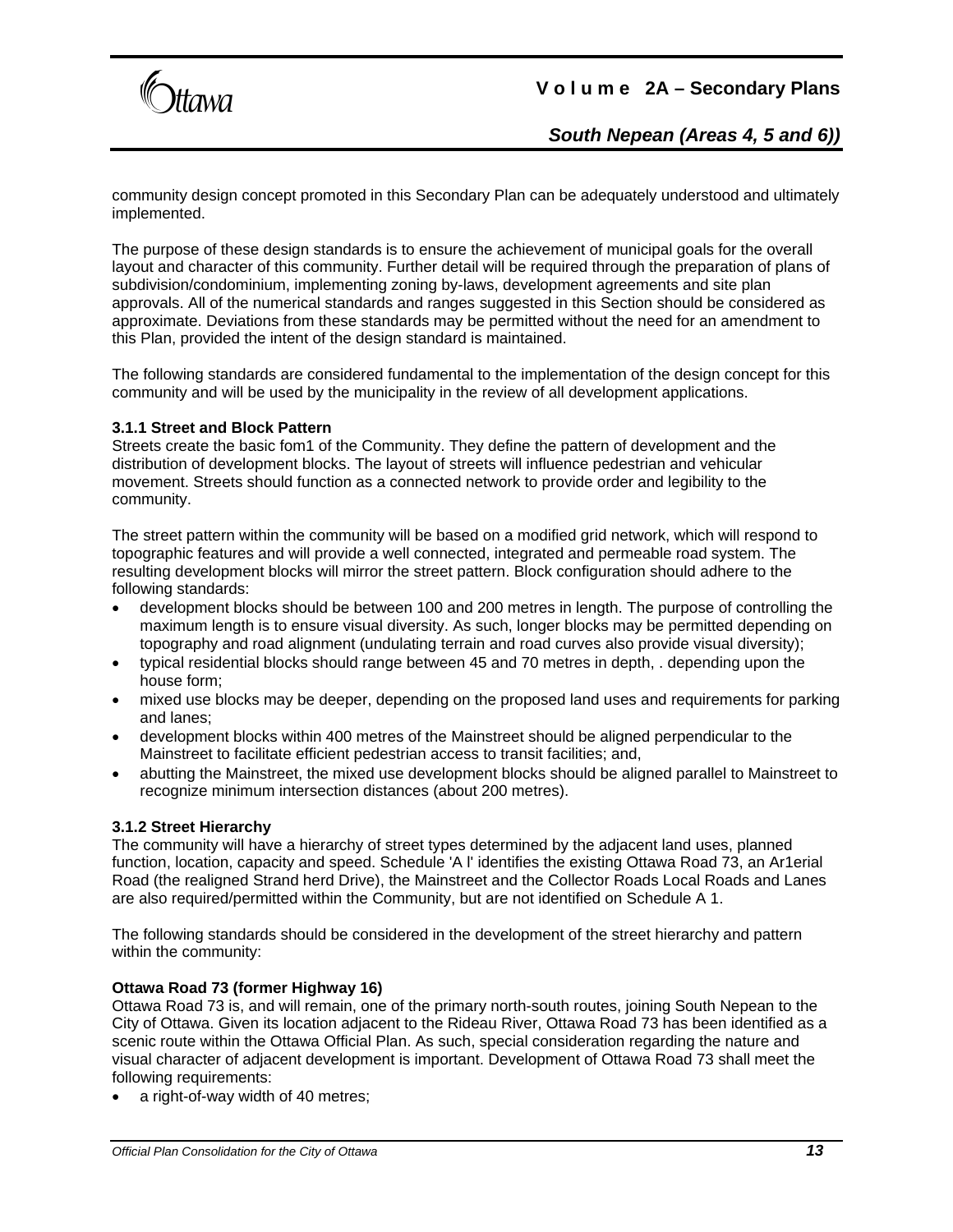

### *South Nepean (Areas 4, 5 and 6))*

- new intersections with Ottawa Road 73 will be minimized in the Secondary Plan .
- existing intersections at Ottawa Road 73 with Lodge Road and Winding Way will be improved as necessary to support new development;
- the existing intersection at Ottawa Road 73 and Woodroffe Avenue will be closed;
- appropriate building setbacks adjacent to Ottawa Road 73 will be confirmed through a noise impact and attenuation study;
- new development will not directly front onto Ottawa Road 73 and no individual access will be permitted from Ottawa Road 73 to any new use
- new development will be screened from Ottawa Road 73 by consistent landscaping (berming, tree planting and fencing) and noise attenuation barriers, where appropriate; and
- where possible, existing views from Ottawa Road 73 to the Rideau River will be maintained or enhanced.

#### **Arterial Road**

The realigned Strandherd Drive is designated as an Arterial Road. It is expected to become a major eastwest route connecting development in Riverside South and South Nepean with Highway 416. The realigned Strandherd Drive shall meet the following requirements:

- a right-of-way width of 40 to 45 metres;
- new intersections with Strandherd Drive will be limited in the Secondary Plan Area to Longfields Drive. Woodroffe Avenue, Ottawa Road 73. the proposed Crestway Drive, two new intersections between Longfields Drive and Woodroffe Avenue and one additional new intersection between the proposed Crestway Drive and Ottawa Road 73. Generally, intersections will be spaced at least 300 metres apart;
- appropriate residential building setbacks adjacent to the realigned Strandherd Drive will be confirmed through a noise impact and attenuation study;
- new development should not directly access onto the realigned Strand herd Drive and individual access will be restricted from ,) realigned Strand herd Drive to any new use, except within approximately 250 metres on either side of the intersection with Woodroffe Avenue, where new development will be required to front onto realigned Strandherd Drive; and,
- new development will be appropriately screened from realigned Strand herd Drive by a combination of landscaping (berming, tree planting and fencing) and noise attenuation walls, where appropriate, except within approximately 250 metres on either side of the intersection with Woodroffe Avenue.

#### **Mainstreet**

Mainstreet is intended to support a broad mix of residential, commercial and institutional with two lanes of traffic in each direction with on- street parking. In addition, full movement intersections with Mainstreet shall be limited to collector roads in order to accommodate, in the median, future rapid transit facilities initially at grade with provision to grade separate in the longer term.

Prior to the introduction of rapid transit facilities, Mainstreet will function as a two or four lane road with a landscaped median and on-street parking. Mainstreet shall meet the following requirements:

- right-of-way width maximum of 40 metres, any reductions in right-of- way width shall be approved by the City;
- interim landscaping measures and uses in the Mainstreet median shall be compatible with the long term landscaping requirements and the introduction of the rapid transit facilities, subject to City approval;
- non-collector road intersections with Mainstreet shall be limited right turn movements only;
- buildings fronting on Mainstreet shall be serviced by utility laterals that do cross the transitway portion of the Mainstreet right-of-way;
- there should be a continuous building frontage (build to line) of between 0 and 1.2 metres from the front property boundary, with pedestrian paths between buildings that lead to a rear lot parking;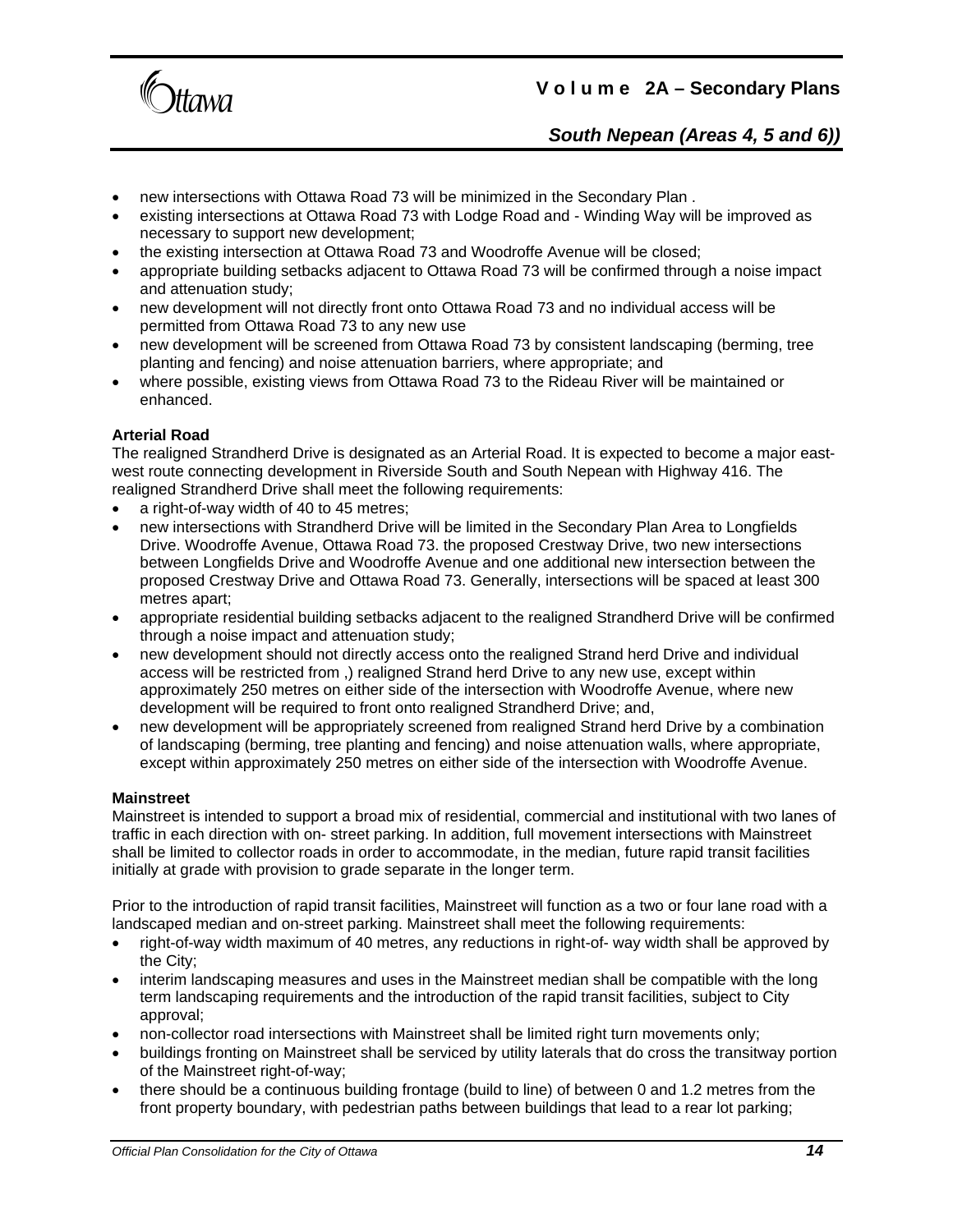

## *South Nepean (Areas 4, 5 and 6))*

- primary vehicle access to rear lot parking shall be by rear lane; and
- adjacent building heights should be a minimum of 2 stories and a maximum of 4 stories.

#### **Collector Roads**

The Collector Roads shall meet the following requirements:

- a right-of-way width of 20 to 24 metres;
- pavement width of 9 to 12 metres;
- parallel parking on both sides of street where appropriate;
- the maximum front yard setback adjacent to a collector road should be 7.5 metres; and
- adjacent building heights should be predominantly between 2 and 3 storeys.

#### **Local Streets**

The local street network must be based on a modified grid pattern and include a variety of 'T' and cross road intersection configurations. Cul-de-sac. crescent and loop road configurations are generally discouraged. Local streets shall meet the following requirements:

- a right-of-way width of 16 to 20 metres; pavement width of 8 to 10 metres;
- parallel parking on one side of the street (8 metre pavement width) or both sides of street (9 metre pavement width);
- front yard setbacks adjacent to a local street should be between 3 and 5 metres; and,
- adjacent building heights should be between 1 and 3 storeys.

Notwithstanding any urban design considerations, local roads within the existing Heart's Desire neighbourhood and Winding Way may maintain their rural cross sections. subject to confirmation of their ability to withstand the impacts of future development to the satisfaction of the City.

In the Hearts Desire neighbourhood, Kelowna Street and Newland Street shall not be extended to join with or extend into the area of proposed development lying north of Hearts Desire.

#### **Lanes**

Lanes are permitted throughout the Community, however, they may be required to provide vehicular access to some of the uses which front on Mainstreet Lanes shall meet the following requirements:

- a maximum right-of-way width of 7.5 metres;
- the maximum rear yard setback should be 1 metre; and,
- adjacent building heights should be between 1 and 2 storeys.

All identified right-of-way and pavement widths: shall be subject to satisfactory confirmation of utility locations, emergency access, streetscape design and on-street parking regulations.

#### **3.1.3 Streetscape Elements**

There are many elements of streets and streetscapes that, taken together, create a character that is desirable and at a human scale. These elements will need to be implemented through zoning by-laws and/or subdivision agreements, as follows:

Items to be further articulated in implementing zoning by-laws:

**Proportion** - The relationship of height of the building wall (corner or overhang height) to street width (includes road right-of-way and front yard setback measured from the street centreline) defines the proportion of streetscape. The relationship is expressed in terms of a ratio. There are certain ratios which produce environments where people feel more comfortable. Ratios from 1:1 to 1:2 (building wall height street centreline) are considered ideal. Ratios beyond 1:5 will be discouraged.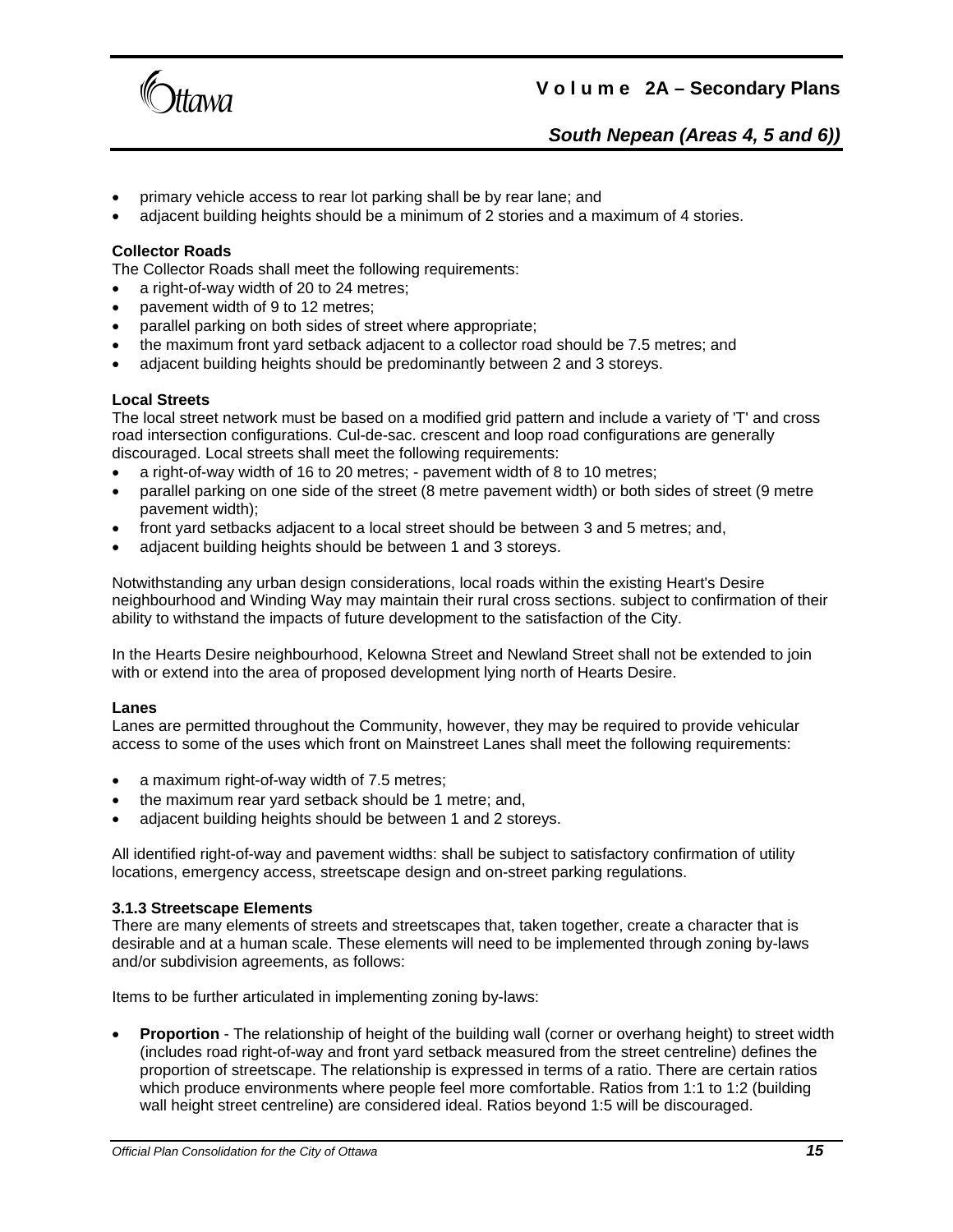

### *South Nepean (Areas 4, 5 and 6))*

• **Setbacks and Build-to Lines** - the structures that line a street will help to determine how well the streetscape is defined. All development blocks/lots will have a build-to line to determine where the primary front facades will be located, depending on the proposed land use.

Residential uses will have a build-to line that minimizes the depth of the front yards as much as possible. Along a street, deviations both in front and behind the build out line will be permitted and are encouraged. In residential areas, build-to lines can vary from 3 to 7.5 metres, depending on the street type.

• **Garages** - the location of garages, and particularly of the garage door, is an important visual component of the streetscape. Where no reasonable alternatives exist, garages may protrude to a maximum of 3 metres from the . main front facade of any house. However, it is preferable for all garages to be set back from the main facade and, if possible, located in side or rear yards.

Items to be further articulated in development agreements:

- **Sidewalks** sidewalks are the critical element that encourages pedestrian circulation. Sidewalks must be provided on every collector and arterial road and must also connect to the components of the greenway network, the uses adjacent to the Mainstreet and the transit stops. To ensure that the sidewalk network is continuous, sidewalks should be considered on local streets unless it can be demonstrated that pedestrian and cycling traffic can be accommodated in other ways. Generally, sidewalk widths should vary according to their adjacent land use.
- **Street Trees** the existence of street trees on the street side of the sidewalk is crucial to the definition of the streetscape. Street trees should be aligned parallel to the street and spaced at appropriate Intervals such as to provide a continuous canopy at maturity. On residential streets, the boulevard between the sidewalk and the street is typically grassed. Along the Mainstreet. the grass planted boulevard is replaced by continuous sidewalk and street trees are located in specific openings or planters Tree species should be indigenous to Ottawa. Of particular Interest are tree types that will create a street canopy. Every effort should be made to plant street trees with a minimum 7 centimetre caliper to provide the desired effect in as short a time frame as possible.
- **Street Lights** Residential neighbourhoods should be lighted to a level sufficient to support safe and comfortable use of sidewalks after dark, without unreasonable light intrusion on adjacent residential areas. The height of street lights should be limited to reflect a pedestrian scale and should be spaced appropriately. Along the Mainstreet, street lights should be spaced closer together.

# **4.0 Transportation Policies**

The intent of the transportation system is to provide an integrated. multi-modal transportation network for all residents and businesses that is safe, convenient. affordable. efficient and energy-conserving while minimizing environmental impacts.

The proposed transportation network servicing the Community includes:

- a main street, arterial and collector roads for use by pedestrians, cyclists, transit vehicles, trucks and cars;
- local roads and laneways for use by pedestrians, cyclists, trucks and cars; and
- walkways and recreational pathways for use by pedestrians and cyclists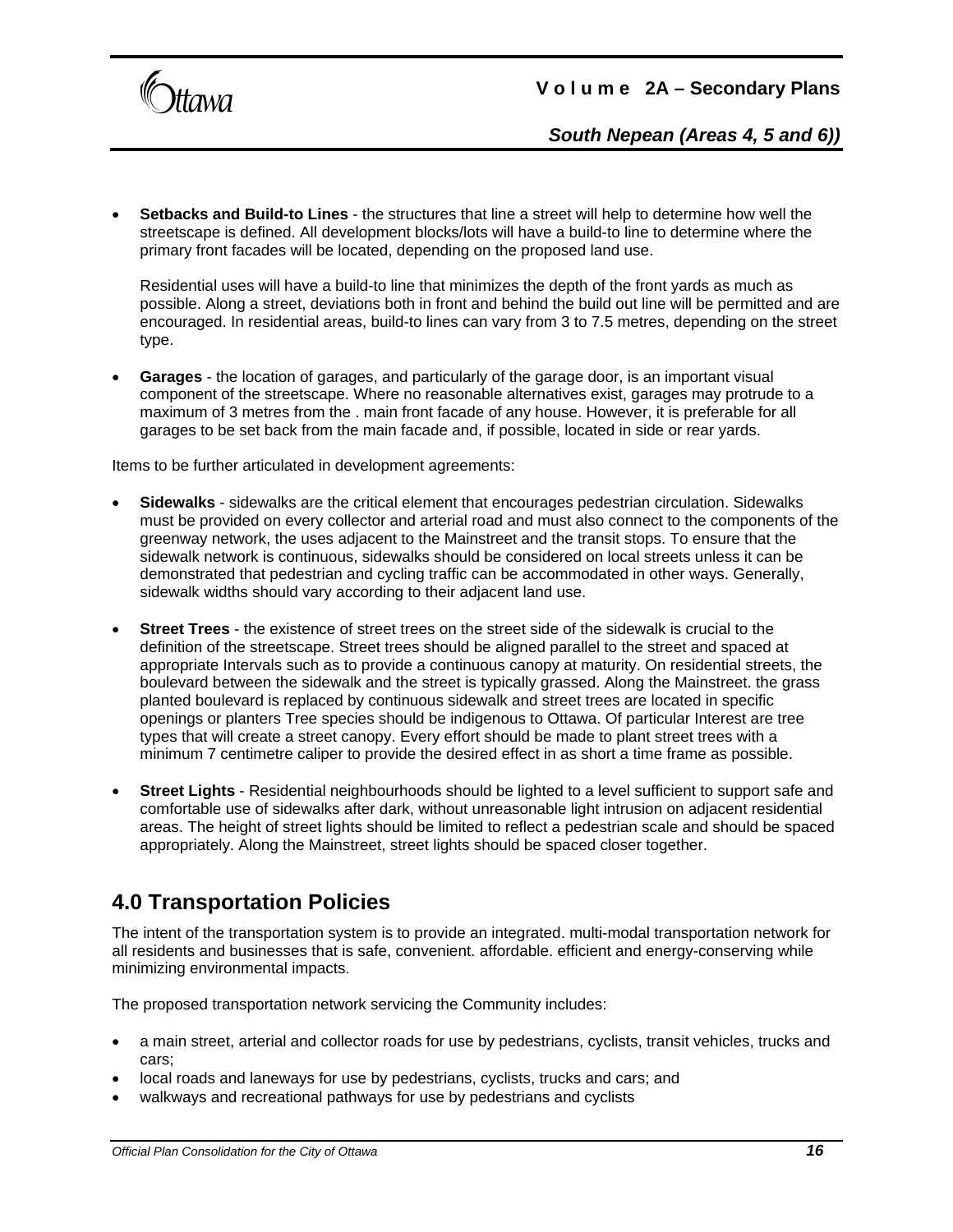*ttawa* 

*South Nepean (Areas 4, 5 and 6))* 

# **4.1 Road Network**

The planning, design, staging and land requirements for road development will be based on Schedule A 1.

The road network will be comprised of a "Mainstreet', Arterial Roads, Collector Roads, Local Roads and Laneways. Only the "Mainstreet', and the Arterial and Collector Road network are identified on Schedule A 1.

The road allowance widths identified in Section 3.0 of this Secondary Plan are approximate. In certain cases, widening of existing roads to the ultimate road allowance width shown may not be required. In some cases the right-of-way may need to be wider to accommodate engineering and/or design requirements. Final right-of-way requirements and the provision of day-light triangles will be determined during the review of development applications.

The remainder of the Local Street and Laneway network. which is not shown on Schedule A 1 shall recognize natural and built constraints and shall generally form a continuous and interconnected modified grid pattern.

Turning circles. roundabouts, hammerheads or other similar roadway features may be permitted on local and collector roads subject to evaluation by the City of functional, operational and financial issues associated with their use.

Streetscape design for the "Mainstreet' Arterial Roads, Collector Roads. Local Roads and Laneways shall be subject to the Urban Design Policies of this Plan.

# **4.2 Transit**

As shown on Schedule A 1, the Rapid Transit Corridor is intended to be located along the proposed arterial road from the Rideau River to its intersection with the "Main steer'. The Rapid Transit Corridor will then follow the "Mainstreet' to the South Nepean Activity Centre. Local transit routes are to be located along the identified collector roads. The use of local streets for transit will be avoided wherever possible, unless required as an interim or temporary connection during development.

It is anticipated that the nature of the Rapid Transit Corridor will evolve over time as service demand dictates.

# **4.3 Pedestrian and Bicycle System**

The development of certain roads and lands within the Greenway system shall include safe, convenient and attractive facilities for pedestrians and cyclists to facilitate pedestrian and cyclist movement within and through the Community.

A pedestrian walkway and bikeway system shall also be required within each neighbourhood. These facilities will be designed to be integrated with a general pedestrian and bicycle system within the Community. which provides linkages between buildings, adjacent sites, surrounding areas and public streets particularly those with transit facilities.

# **4.4 Parking**

Parking strategies which consider on-street spaces and off peak sharing  $\sim$ :; $\sim$  arrangements, will be promoted to help reduce the need for large on-site parking lots.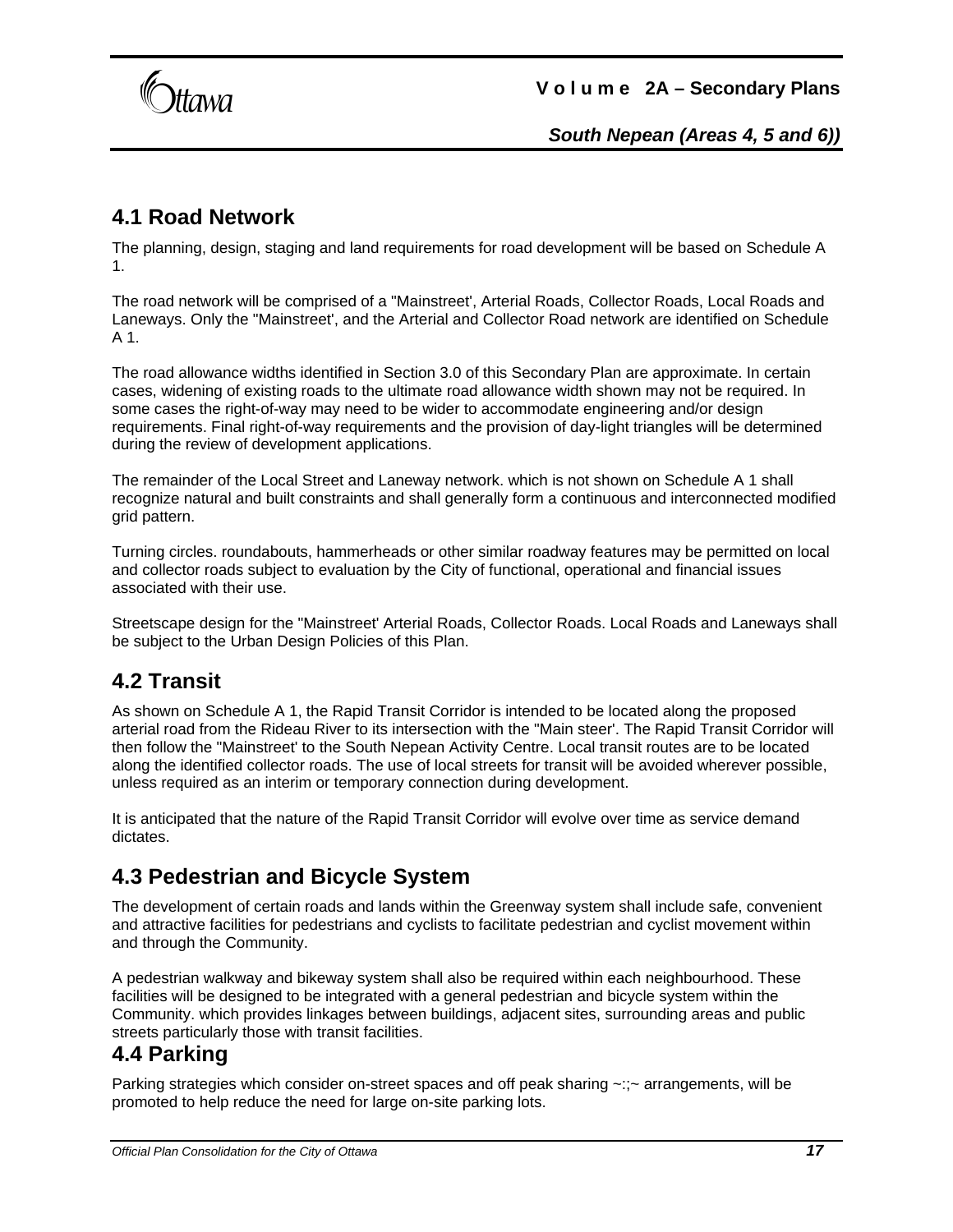**Itawa** 

# **5.0 Infrastructure Policies**

The provision of infrastructure to Areas 4, 5 & 6 is designed to be consistent with the following principles:

- Conformity with the Infrastructure Master Plan.
- Conformity to the South Nepean Master Drainage Plan and Master Servicing Plans
- Maximize utilization of existing infrastructure.
- Extensions of existing infrastructure should follow a logical and orderly pattern.
- Additional interim infrastructure should not prejudice the long term planned system and be provided at no cost to any public authority
- Minimize costs of future infrastructure.
- Apply a flexible approach to the development of infrastructure.

The following policies shall apply:

## **5.1 Stormwater Management**

All development shall be undertaken in accordance with the City of Nepean Master Drainage Plan.

Areas 4, 5 & 6 shall drain to ponds identified in the South Nepean Master Servicing Study. Stormwater will be collected by storm sewers with outfalls in these ponds. Treatment of stormwater within these ponds will be based on the best management practices prevailing at the time of construction.

As a condition of development approval, the Regulatory Floodplain through which any water course flows including the establishment of a buffer strip adjacent to the top of bank (or stable top of bank) will be dedicated to the municipality. Dedication of these lands will not be considered part of the parkland dedication requirements of the Planning Act.

## **5.2 Sanitary Sewers**

Sanitary sewer service in the short term to mid-term, will be provided through extensions of existing systems provided that sufficient capacity is available and that long term strategy is not prejudiced.

Long term sanitary sewer service will be provided in accordance with the preferred concepts arising from the Infrastructure Master Plan and the South Nepean Master Drainage Plan and Master Servicing Plan.

# **5.3 Water Supply**

Water supply shall be provided in accordance with the Infrastructure Master Plan and the South Nepean Master Servicing Plan.

Short term supply may be obtained from residual capacity available from existing areas and facilities.

## **5.4 Utilities**

Utilities will be expanded to keep pace with planned growth. In order to provide every possible advantage to both future residents and workers, future telecommunications facilities installed in the area should be based on the latest available technology and have the ability to be easily expanded and upgraded.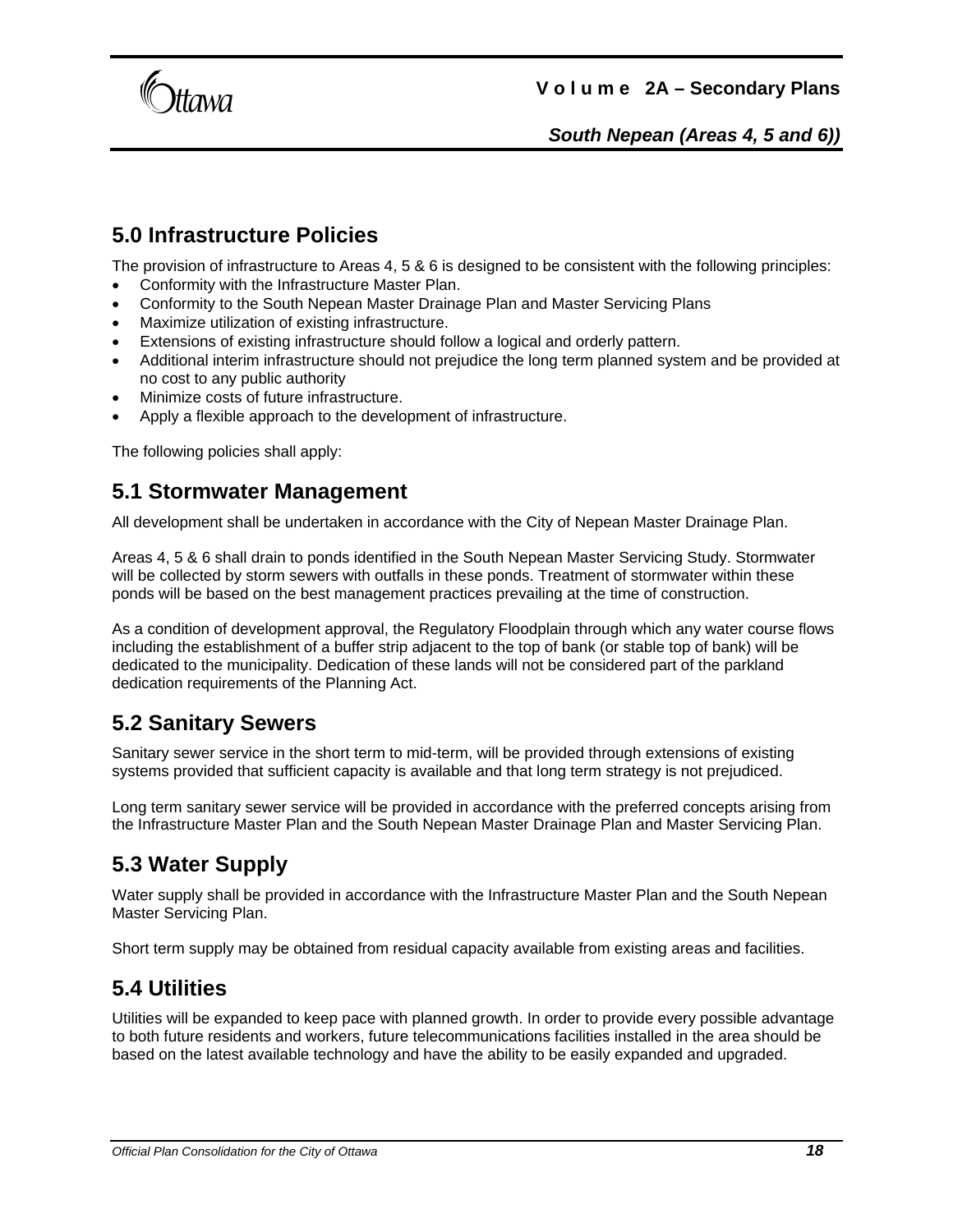

*South Nepean (Areas 4, 5 and 6))* 

# **6.0 Implementation**

This Secondary Plan shall be implemented by the powers conferred upon the municipality by the Planning Act, the Municipal Act and other applicable statues,. and in accordance with the applicable policies of the Ottawa Official Plan in addition to the following policies.

# **6.1 Monitoring**

The urban design principles within this Secondary Plan will require the provision of a different standard of urban infrastructure in order to achieve its objectives. In particular, a greater emphasis will be placed on the use of sidewalks, streetlights, landscape design in the road right-of-way and the development of smaller urban parks or parkettes. Achievement of the objective of a compact urban fom1 with the related residential and employment targets is necessary to financially support this level of infrastructure. Ongoing monitoring of development activity in relation to achieving growth targets will be a key component in determining the success of this Plan and ensuring the long term financial health of the community.

# **6.2 Phasing**

Development shall be phased to provide for the continuous, orderly extension of the Community and to ensure the most efficient and economical use of existing and proposed infrastructure. The following phasing criteria shall be considered in the review of all development applications:

- the development contributes to, or can be appropriately integrated within the logical sequence of construction of all required sewer, water, stormwater and transportation facilities; and
- the development satisfies all requirements regarding the provision of parkland and other facilities.

Notwithstanding any other provisions of the Official Plan, as a condition of the approval of development:

- the requirement for a Development Agreement shall be satisfied; and,
- an agreement to implement any relevant findings of the studies required by this Plan.

Development shall be deemed to have occurred and services committed upon the registration of a plan of subdivision and/or the approval of a zoning by-law which permits development.

Occupancy and use of land shall be deemed to have occurred upon approval of an application for building permit.

# **6.3 Development Agreements**

Development Agreements based on the findings of this Secondary Plan and the findings of the Environmental Impact Statements. the Sub-Watershed Master Plan, the Master Servicing Strategy and any other studies deemed necessary by the City, shall be entered into by the benefiting parties and approved by the City as a condition of the approval of development applications.

Such agreements shall ensure that the necessary approvals and the required contributions of funds, lands and commitments for services will be in place and operative prior to, or coincident with occupancy and use of land. Items which - may be addressed in the Development Agreements include:

- open space and environmental features;
- streetscape features:
- water:
- wastewater collection: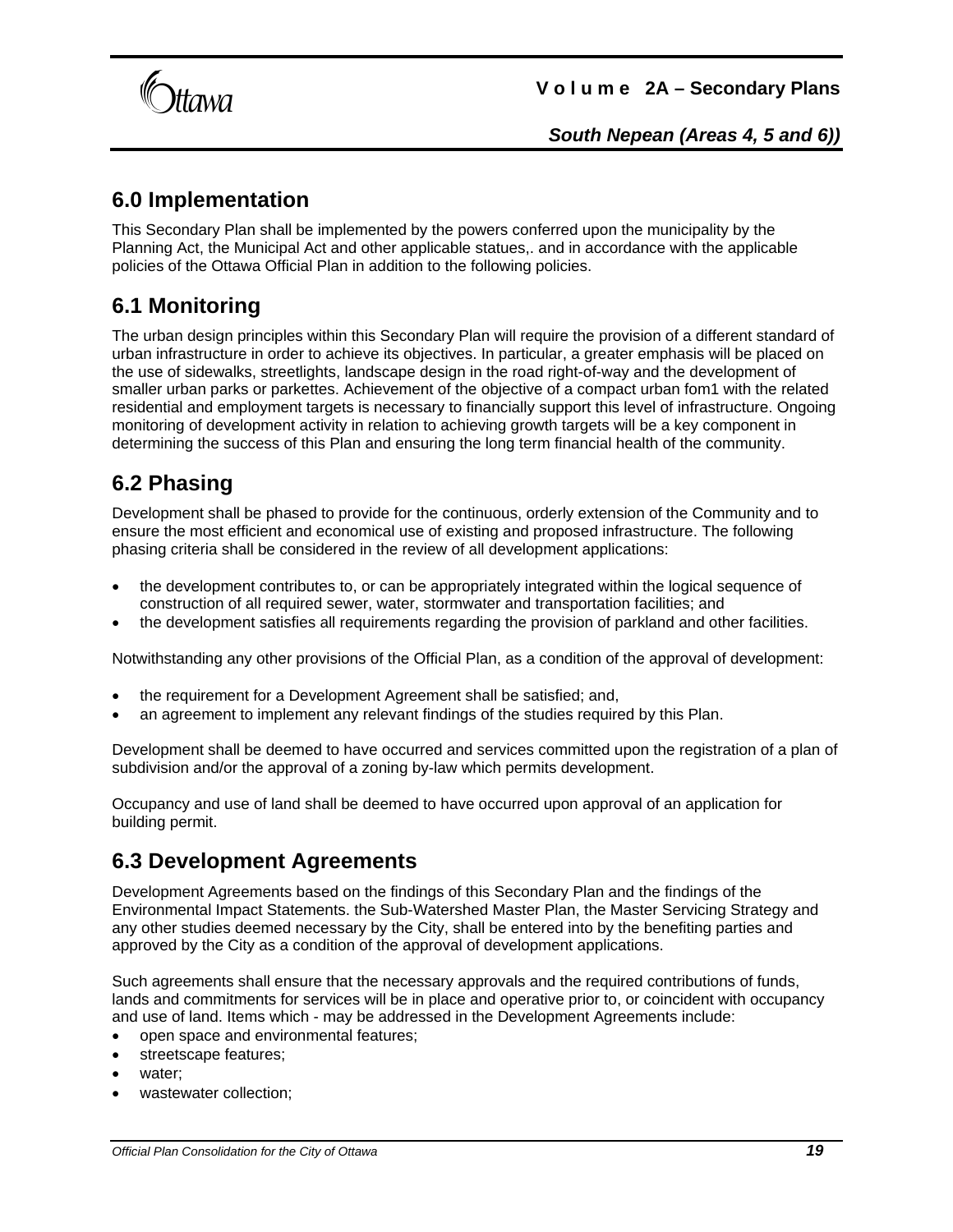

- stormwater management;
- road infrastructure and widening; and,
- other utilities

If difficulties or undue delays are encountered with respect to the preparation of the Development Agreements required above, the City may be requested to attempt to resolve such difficulties or delays. 'M1ere resolution of such problems is not deemed feasible by the City or is not possible even with the City's intervention, the City may approve alternative mechanisms to satisfy the intent of the applicable policy.

## **6.4 Requirements for Development Applications**

All development applications should be required to provide the information specified in the relevant provisions of Ottawa Official Plan, Section 5.

In addition, the City may require further information prior to acceptance of a complete application. Such information may include:

- servicing feasibility studies;
- environmental impact studies;
- sub-watershed studies;
- transportation studies;
- market feasibility and impact studies;
- social impact studies;
- soils and geotechnical studies;
- hydrogeological and terrain analysis studies;
- preliminary noise impact/vibration impact analysis report for any proposed development abutting an identified arterial road or where required by the City;
- noise impact analysis report prepared in accordance with the established procedures developed by Transport Canada for any proposed development located above the 25 NEF/NEP contours;
- financial impact studies;
- urban design and architectural studies; and
- other studies as may be required by the City of Ottawa.

# **6.5 Zoning By-law**

This Plan shall be implemented through the enactment of implementing zoning by-laws in conformity with the provisions of this Plan.

In the implementing zoning by-laws, a dual use zoning shall be placed on identified school sites to provide for an alternate use should the site not be acquired by a School Board.

The City may designate a holding zone with the prefix 'H' and specify the future uses of these lands that, at the present time, are considered premature or inappropriate for development for anyone or more of the following reasons:

- community services and facilities such as sanitary sewers, stormwater management facilities, water supply, parts and schools are insufficient to serve the proposed development;
- transportation facilities are inadequate or inappropriate based on anticipated traffic; the number and location of access points to .the site are inadequate and incapable of functioning safely and efficiently;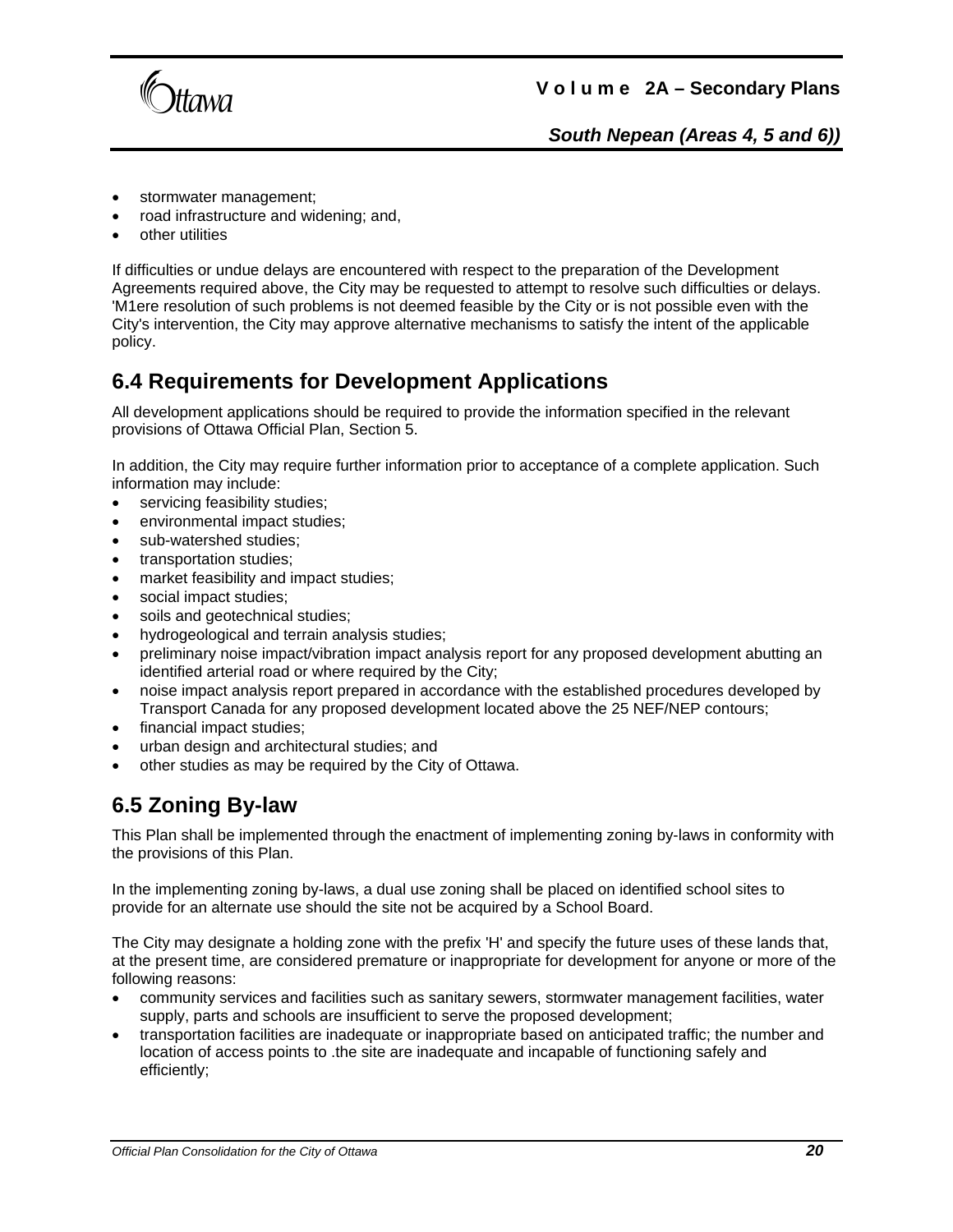

### *South Nepean (Areas 4, 5 and 6))*

- where development relies upon other matters occurring first, such as the consolidation of land ownership to ensure the orderly development of the project and/or the securing of funding for infrastructure, services or outstanding application processing fees;
- the need for a site plan agreement;
- supporting studies are required on matters related to traffic, soils, protection of any site features, environmental constraints, design features. or market impact analysis prior to development approval; and
- removal of the 'H' prefix will depend on meeting the specific City conditions identified by the holding zone by-law.

# **6.6 Plans of Subdivision/Condominium**

Plans of subdivision/condominium shall only be recommended for approval which:

- conform with the policies and designations of this Secondary Plan;
- can be provided with adequate services and facilities as required by the policies of this Plan; and,
- are not premature and are in the best interest of the municipality; and, comply with the Urban Design Policies of this Plan.

## **6.7 Consents**

Subdivision of land shall generally take place by plan of subdivision. Consents shall only be permitted:

- for technical or legal purposes;
- where the City is satisfied that the consent will not prejudice the ultimate subdivision of land or the principles set out in this Plan; or,
- the consent represents an infill opportunity within the existing Private Service Residential.

# **6.8 Site Plan Control**

The following will be subject to site plan control in accordance with the provisions of the Planning Act.

- all development within areas designated 'Mixed Use', 'Mixed Density Residential' and 'Business Park' and;
- all non-residential development permitted within the 'Low Density Residential' and 'Transition Residential' designations.

The review of all site plan applications will be subject to the Urban Design Policies of this Plan.

# **7.0 Interpretation**

This Secondary Plan is a statement of policy. It is intended as a guide to the development of the Amendment Area. Some flexibility in interpretation is permitted, provided the general intent of the policies and principles of this Plan are maintained.

The designations identified on Schedule A 1 are intended to show general areas and the boundaries are flexible and may vary without amendment to the Plan, except where designations are established by fixed boundaries such as river valleys and roads or where specifically stated to be fixed in the policies of this Plan.

Where lists or examples of permitted uses are provided, they are intended to illustrate the possible range and type or uses that are to be considered. Specific uses not listed, but considered by the City to be similar to the listed uses and to conform to the general intent of the applicable land use designation may be recognized as a permitted use.